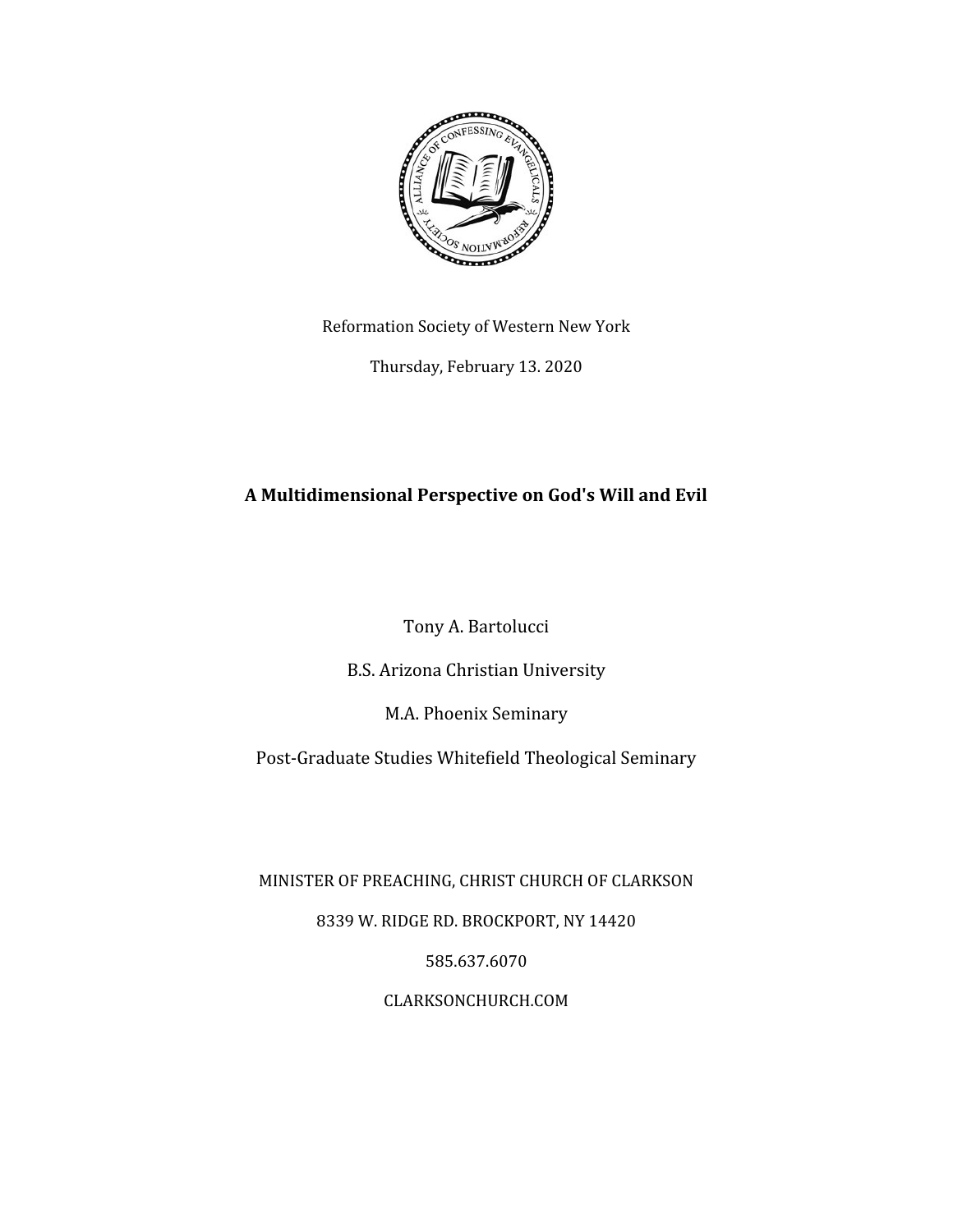### Introduction and Statement of the Problem

The so-called "problem of evil" is one that has perplexed mankind for millennia. Atheists and agnostics refer to the existence of evil as sufficient proof that the God of the Bible does not exist.<sup>1</sup> For example, the "Epicurean paradox" or "Riddle of Epicurus" is a familiar version of the skeptic's quest. Lactantius attributes this conundrum to Epicurus in *De Ira Dei*: "God," he says, "either wishes to take away evils, and is unable; or He is able, and is unwilling; or He is neither willing nor able, or He is both willing and able."

Expressed in another form:

- 1. If God were truly omnipotent, he would be able to prevent evil.
- 2. If God were truly omnibenevolent, he would prevent evil.
- 3. Evil exists.

———————————

4. Therefore, a truly omnipotent and omnibenevolent God does not exist.

Over the years I have encountered those skeptical of Christianity that, in one way or

another, have followed this line of reasoning. I know of at least one individual who, in his

rejection of the faith, began his departure due to what he believed was an irreconcilable

contradiction in affirming the veracity of the Bible in light of the existence of evil.

The question of how a good and omnipotent God can coexist with suffering and evil is

one that also perplexes Christians. Wellum observes:

The problem of evil, however, is not just an issue that non-Christians raise and which rightly requires a full-blown biblical-theological answer; it is also a problem for Christians, in at least two ways. First, it is a problem in regard to our daily lives, questions, and struggles, what has been labeled the emotional or religious problem of evil. Christians too, live in a fallen world ravaged by sin, and even though we may not question in exactly the same way as the non-Christian how God and evil can exist simultaneously, we often wrestle with the relationship of God's sovereignty to evil and wonder why specific evils happen to us and others.  $\ldots$ 

<sup>1.</sup> Ronald Nash writes, "every philosopher I know believes that the most serious challenge to theism, was, is, and will continue to be the problem of evil." (Faith and Reason. Grand Rapids, MI, 1988), 177.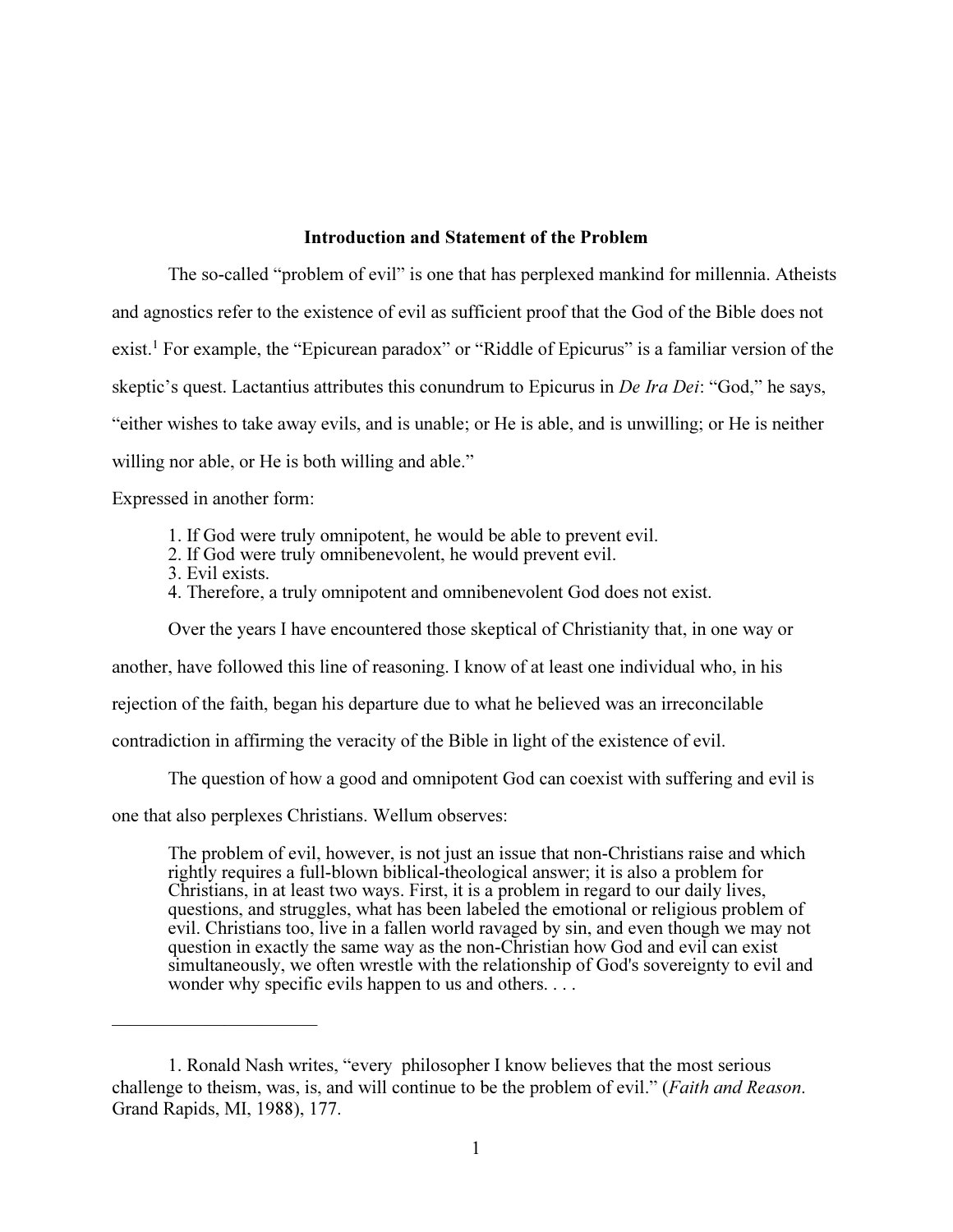Second, the problem of evil is a problem for Christians in the sense that within Christian theology, given different conceptions of divine sovereignty, human freedom, and God's providential rule over the world, there is an ongoing debate as to which theological viewpoint is more biblical in its theologizing about the relationship of God and evil.<sup>2</sup>

This was the question that also perplexed Augustine early in his quest for the truth:

Side by side with his desire to discover where the truth lay and how best to arrive at it, was his need to find an answer to the problem of evil in the universe. This troubled him more than any other single question.<sup>3</sup>

John Frame clothes this dilemma in modern dress when he asks:

Why should the display of God's power and good name require the employment of that which is totally opposed to everything that God is? Cannot God display his power without contradicting His goodness? Cannot God display his name without making little babies suffer pain? How can a good God, through His wise foreordination, make someone to be evil even when God hates evil with all of his being?<sup>4</sup>

Within the limited confines of this paper I will attempt to give a brief overview of the

problem of evil, while proposing that a multidimensional approach to understanding the biblical

data offers the most satisfying solution.

———————————

### Toward a Definition

What exactly is evil? How do we define it? We are generally more attuned to the question

of suffering. After all, everyone suffers and therefore knows how to define what it means to

suffer. But what about evil? R. C. Sproul attempts a definition when he writes:

Historically, evil has been defined in terms of privation (*privatio*) and negation (*negatio*), especially in the works of Augustine of Hippo and Thomas Aquinas. The point of such definitions is to define evil in terms of a lack of, or negation of, the good. We define sin, for example, as any want of conformity to, or transgression of, the law of God. Sin is characteristically defined in negative terms. We speak of sin as disobedience, lawlessness, immorality, unethical behavior, and the like. So that, above and beyond the problem of evil always stands the standard of good by which evil is determined to be evil. In this regard, evil is parasitic. It depends upon a host outside of itself for its very

2. Stephen J. Wellum, "God's Sovereignty Over Evil," in Whomever He Wills: A Surprising Display of Sovereign Mercy, Ed. Matthew Barrett and Thomas J. Nettles (Cape Coral, FL:: Founders Press, 2012), 231–32.

3. G. R. Evans, Augustine on Evil (Cambridge: Cambridge University Press, 1982), 8.

4. John M. Frame, *Apologetics to the Glory of God: An Introduction* (Phillipsburg, NJ: Presbyterian and Reformed, 1994), 152.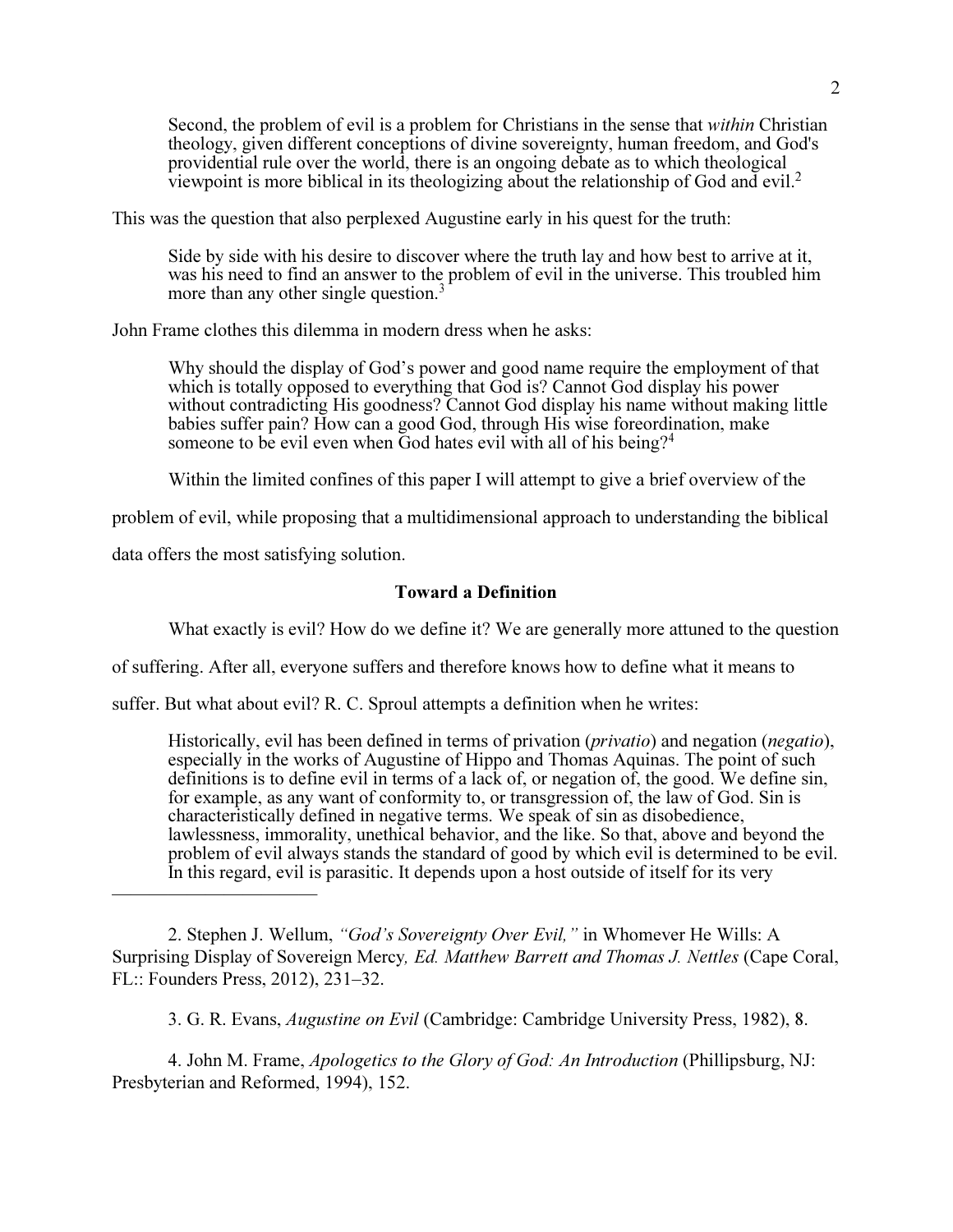definition. Nothing can be said to be evil without the prior standard of the good. Nevertheless, as much as we speak of evil as a privation or negation of the good, we can't escape the power of its reality.<sup>5</sup>

John Frame, however, appears to balk at this Augustinian approach:

Whatever we may say about the relative distribution of good (i.e., being) throughout the universe, Scripture is clear that that distribution is in God's hands. God is as responsible for the lacks and privations (if we wish to call them that) as he is for the good being of the universe. God works all things after the counsel of his own will (Eph. 1:11), as Augustine later in his life came to recognize. This includes sins and evils (Gen. 50:20; Luke 22:22; Acts 2:23; 4:28; Rom. 9:1-29).<sup>6</sup>

 However, in my mind one may still define evil as "a privation of good" while retaining a belief in God's sovereignty.<sup>7</sup> John Calvin, following Augustine, wrote that, "There is nothing positive in sin and evil."<sup>8</sup> Accordingly, the original rendition in French adds: "evil and sin are nothing in themselves but only a disorder or corruption of what ought to be."<sup>9</sup>

Therefore, I'm content at this point in my understanding to define evil as that which

stands in contrast to, and is the privation of, the revealed holiness of the Bible's Triune God.

Ontologically, evil can have no positive or efficient cause, but only a negative or deficient one.<sup>10</sup>

#### Different Forms of Evil

The nature of evil has been understood by theologians and philosophers according to

different types.<sup>11</sup> For example, there is the *deductive problem of evil* whereby critics attempt to

5. Robert Charles Sproul, "The Problem of Pain," TableTalk, (June 2006).

6. Frame, Apologetics to the Glory of God: An Introduction, 156.

———————————

7. By sovereignty I mean that God is in complete control over all the happenings of the created order.

8. John Calvin, Concerning the Eternal Predestination of God (Louisville: Westminster John Knox Press, 1997), 169.

9. Concerning the Eternal Predestination of God, 169, fn 2.

10. This is not to say that God does not use evil to achieve his purposes.

11. For an excellent overview see Ronald Nash, Faith and Reason, 177ff. (Grand Rapids, MI: Zondervan, 1988).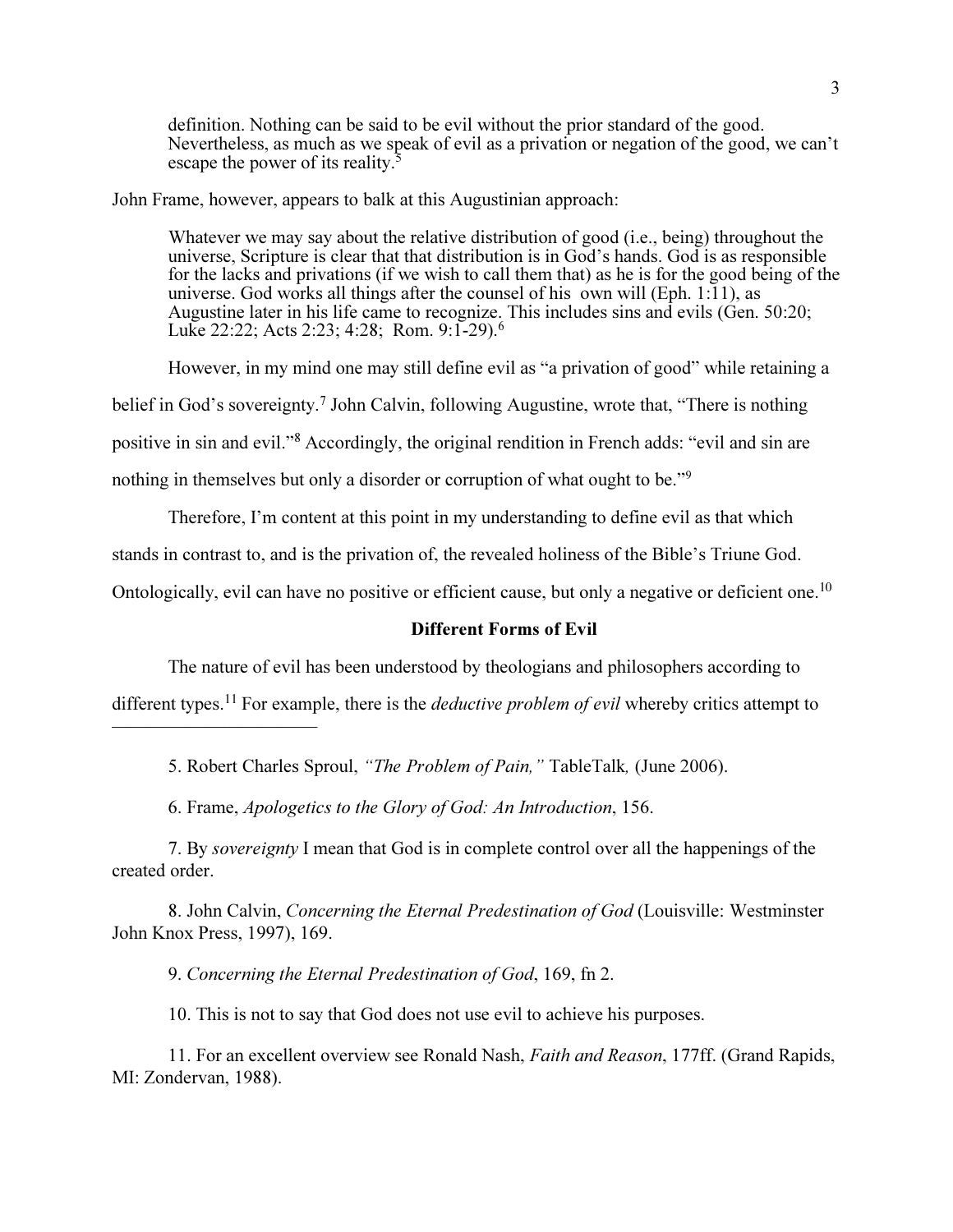demonstrate that Christianity is logically incompatible with the existence of evil. If this were true, Christianity would necessarily be proven false. Less ambitious is the inductive problem of evil which proposes that the existence of evil "likely" proves Christianity untrue. This is in keeping with the popular maxim, "I cannot believe in a good God when there is so much evil and suffering in the world." *Moral evil* is that which arises from the actions of depraved humans. This includes sins of omission (things neglected) and commission (things done). On the other hand, *natural evil* is that which takes place within nature, such as the occurrence of hurricanes and earthquakes, those things outside of human control which primarily relate to the curse placed upon the world due to sin. And then there is *gratuitous evil*, that form of suffering that, as Trau defines it, "seems to exceed necessity, and any suffering which seems to serve no purpose at all."<sup>12</sup> As one may suspect, these are not necessarily hard and fast categories.

### Sin, Evil and Suffering

 What is the relationship between suffering and evil? Further, what is the relationship between suffering, evil and sin? All suffering is one way or another related to sin and evil, for in a perfect, sinless world there would be no suffering.<sup>13</sup>

 A personal example may be in order. On December 24, 2015 my fourteen year old daughter, Giana, and I left our home in search of a tree for Christmas. As we drove along a rural road in search of the tree farm, we were struck head-on by a drunk driver. We were both severely injured; Giana more so. In fact, she succumbed to her injuries six months later. The loss left her mother and me devastated. Did the crash involve sin, suffering and evil? Absolutely! The other

12. Cited in Nash, Faith and Reason, 209.

———————————

13. Even those who will suffer eternity in hell do so because of sin. This begs the question, "does hell, which by definition includes suffering, necessitate that the eternal state will be less than perfect?" No, because hell is the final and complete judgement of sin by God. As difficult as this is for us to comprehend, this is in keeping with his holiness (Deut. 32:4). However, questions like these also point to the fact that there are elements within these queries that are outside of man's limited understanding (Deut. 29:29). In the end, we trust God with the assurance that his ways are always just and consonant with his holy nature (Gen. 18:25; Isa. 6:3; 55:8).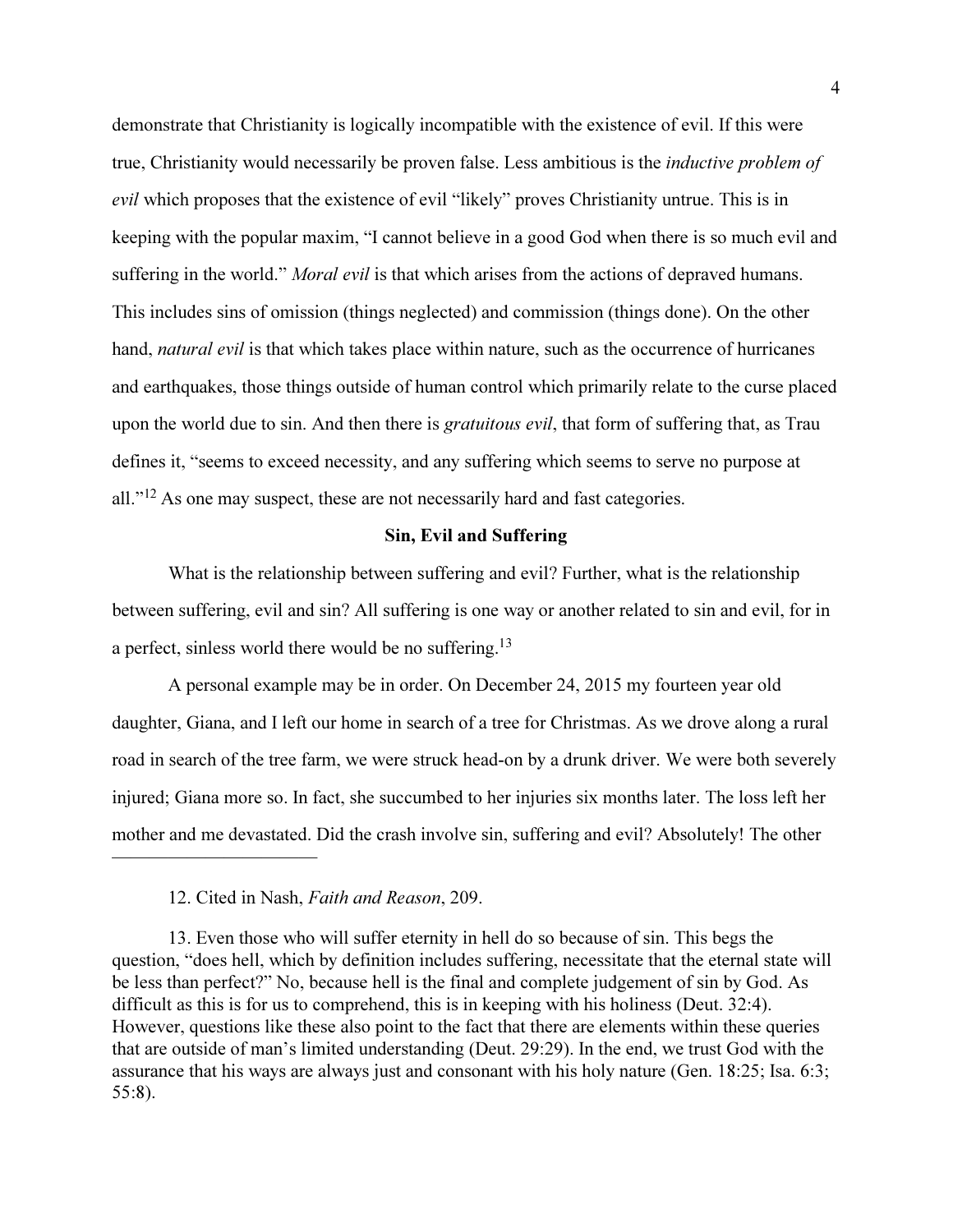driver was sinning in operating his vehicle while intoxicated. Was God there? Absolutely! In fact, his sovereign control is such that I may confidently believe that Giana lived all the days that were ordained for her (Psalm 139:16; cf. 2 Tim. 4:7). Yet, God did not "make" this man drink alcohol until his BAC was nearly .25%. The driver made a sinful choice, one that took the life of a young girl. Even though this tragedy is woven in the tapestry of God's perfect plan, the fault is always with the one who freely sins.

## God Not the Author of Evil

That God may either use or ordain evil does not make him the author of it. Douglas

Groothuis addresses this issue within the context of privation when he writes:

Moreover, evil is not metaphysically necessitated; in fact, evil is dependent on a prior and original goodness. . . . Evil is a lack or privation of goodness. It is not evil for a rock not to be able to see, Since it is not in the nature or purpose of a rock to possess vision. But it is an evil for a human being to be blind, since seeing is part of the original purpose for human beings. Evil is dependent on goodness in a parasitic way. Evil is not a thing or a substance in and of itself, but the warping and twisting of an antecedent good, which results in a lack of proper goodness.

The upshot is that God is not the author of evil. He did not directly cause or create evil in the same way he created the universe. There are several biblical passages that claim God brought evil upon some person or group (Isaiah 45:7) but these do not mean God created something evil ex nihilo. On the contrary God brings judgment against evildoers by thwarting their plans and punishing them. Their own evil is the cause of God's actions. God is responding to the spoilage of his creation by bringing judgment.<sup>14</sup>

Groothuis alludes to an important point: when God is said to be a cause behind evil (or calamity)

the context invariably includes judgement for sin. More on that later.

———————————

 Therefore, we must not lose sight of the fact that nowhere in the Bible do we see God portrayed as the author of that which is evil. He is neither blamed for moral evil nor does he take pleasure in it. Evil is brought about through the free agency of fallen creatures. We must never come to a place where we think that we are not responsible for the evil that we do, or that God takes pleasure in such evil, or is to be blamed for it. The fault always lies with the creature, not the Creator (James 1:13-16).

<sup>14.</sup> Douglas Groothuis, Christian Apologetics: A Comprehensive Case for Biblical Faith (Downers Grove, IL: InterVarsity Press, 2011), 626–27.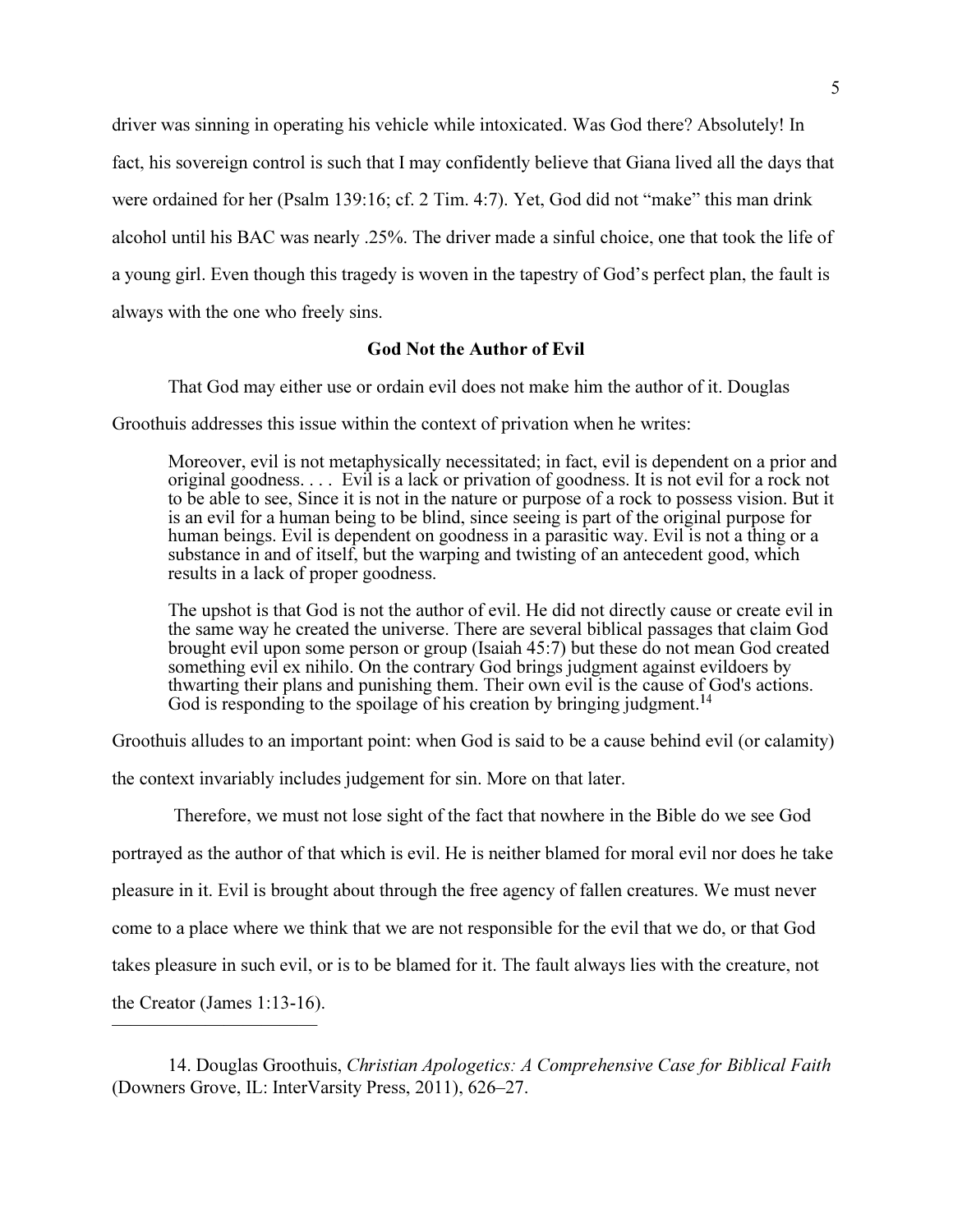#### Inadequate Solutions to the Problem

 Throughout history, Christian thinkers have attempted to reconcile the coexistence of the omnipotent, omnibenevolent God of the Bible with suffering and evil. Many of these attempts fall short to one degree or another. For example, the most commonly cited solution comes under the heading of *free will*, the favorite of pew-sitter and pundit alike.<sup>15</sup> This explanation proposes that evil is the result of the unencumbered free choices of rational creatures. God does not, in any sense, foreordain these free acts and therefore bears no responsibility for them. This defense sounds feasible at first blush. However, it does not conform to the totality of the biblical evidence. Individuals are, indeed, free moral agents in that they make choices. However, they do not possess the kind of liberty that's usually proposed by free-will theists. Rather, to put it in theological Latin terms, fallen humanity is non posse non peccare, that is, "not able not to sin."

 This is not to say that people cannot do good from a creaturely perspective; they are created in God's image and thus reflect his communicable attributes, albeit imperfectly (Gen. 1:26-28; cf. 3:14-4:14). However, operating out of their depraved estate, they can do nothing that is metaphysically good before a holy God (Gen. 6:5; Job 15:16; Psa. 14:1-3; Jer. 17:9; Matt. 15:19; John 10:26; Rom. 1:28ff.; 3:9ff.; Eph. 2:1-3). In that regard, moral creatures do not possess the power of contrary choice and will always act in keeping with their innate desires. The sixteenth- century Protestant Reformation made clear that the biblical position as it relates to man's will is one of bondage, not freedom.<sup>16</sup>

 Furthermore, Scripture does commonly attribute the seemingly free actions of man to God's sovereign foreordination. As Frame explains:

Scripture does teach—in fact, it denies—free will in the sense that it is used by the freewill defense. From this view of freedom, man's free choices are not in any way foreordained or caused by God. But Scripture frequently speaks of God determining our

———————————

<sup>15.</sup> One of the most succinct expressions of the free-will defense within the Evangelical camp has been formulated by philosopher Alvin Plantinga in his book God, Freedom, and Evil (Grand Rapids, MI: Eerdmans, 1977).

<sup>16.</sup> See for example Martin Luther's readily available tome, On the Bondage of the Will.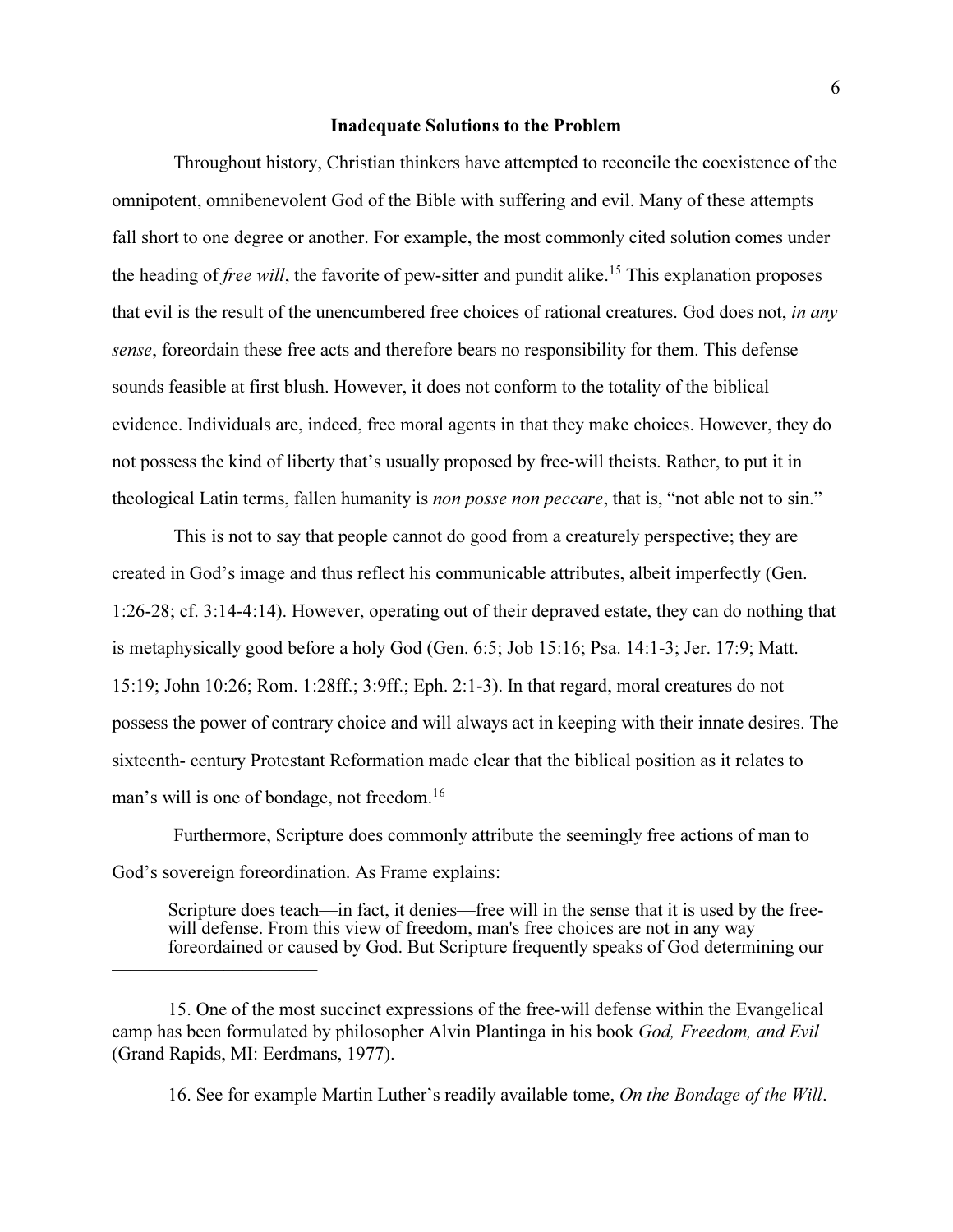free choices (see Gen. 50:20; Acts 2:23; 4:27; also 2 Sam. 24:1, referring specifically to evil choices; also Proverbs 16:9; Luke 24:45; John 6:44, 65; Acts 2:47; 11:18; 13:48; 16:14; Romans 8:28ff.; 9; Eph. 2:8-9; Phil. 1:29). And certainly the free choices of human beings are included among the general statements of Romans 11:36 and Ephesians  $1:11^{17}$ 

Theologian Wayne Grudem adds that:

There are literally dozens of Scripture passages that say that God (indirectly) brought about some kind of evil. . . . Christians often are unaware of the extent of this forthright teaching in Scripture. Yet it must be remembered that in all of these examples, the evil is actually done not by God but by people or demons who choose to do it.<sup>18</sup>

It is noteworthy that the Apostle Paul, in Romans chapter 9, while explicitly addressing

evil, does not explain away the issue by referencing free will. Rather, he engages in an

uncompromised defense of God's absolute sovereignty:

14 What shall we say then? There is no injustice with God, is there? May it never be!15 For He says to Moses, "I WILL HAVE MERCY ON WHOM I HAVE MERCY, AND I WILL HAVE COMPASSION ON WHOM I HAVE COMPASSION." 16 So then it does not depend on the man who wills or the man who runs, but on God who has mercy.17 For the Scripture says to Pharaoh, "FOR THIS VERY PURPOSE I RAISED YOU UP, TO DEMONSTRATE MY POWER IN YOU, AND THAT MY NAME MIGHT BE PROCLAIMED THROUGHOUT THE WHOLE EARTH." 18 So then He has mercy on whom He desires, and He hardens whom He desires. 19 You will say to me then, "Why does He still find fault? For who resists His will?" 20 On the contrary, who are you, O man, who answers back to God? The thing molded will not say to the molder, "Why did you make me like this," will it? 21 Or does not the potter have a right over the clay, to make from the same lump one vessel for honorable use, and another for common use? 22 What if God, although willing to demonstrate His wrath and to make His power known, endured with much patience vessels of wrath prepared for destruction? 23 And He did so in order that He might make known the riches of His glory upon vessels of mercy, which He prepared beforehand for glory, 24 even us, whom He also called, not from among Jews only, but also from among Gentiles.<sup>19</sup>

Other less common yet inadequate solutions to the problem of evil include those that

deny its existence (Hinduism and Christian Scientism); limit God's power<sup>20</sup> (cf. Harold S.

17. Frame, Apologetics to the Glory of God, 161.

———————————

18. Wayne Grudem, Systematic Theology: An Introduction to Biblical Doctrine (Grand Rapids, MI: Zondervan, 1995), 322–23.

19. Romans 9:14–24. Unless otherwise noted, all citations are from the New American Standard Bible. Electronic edition. La Habra, CA: The Lockman Foundation, 1986.

20. Including the heterodox doctrine of "Open Theism."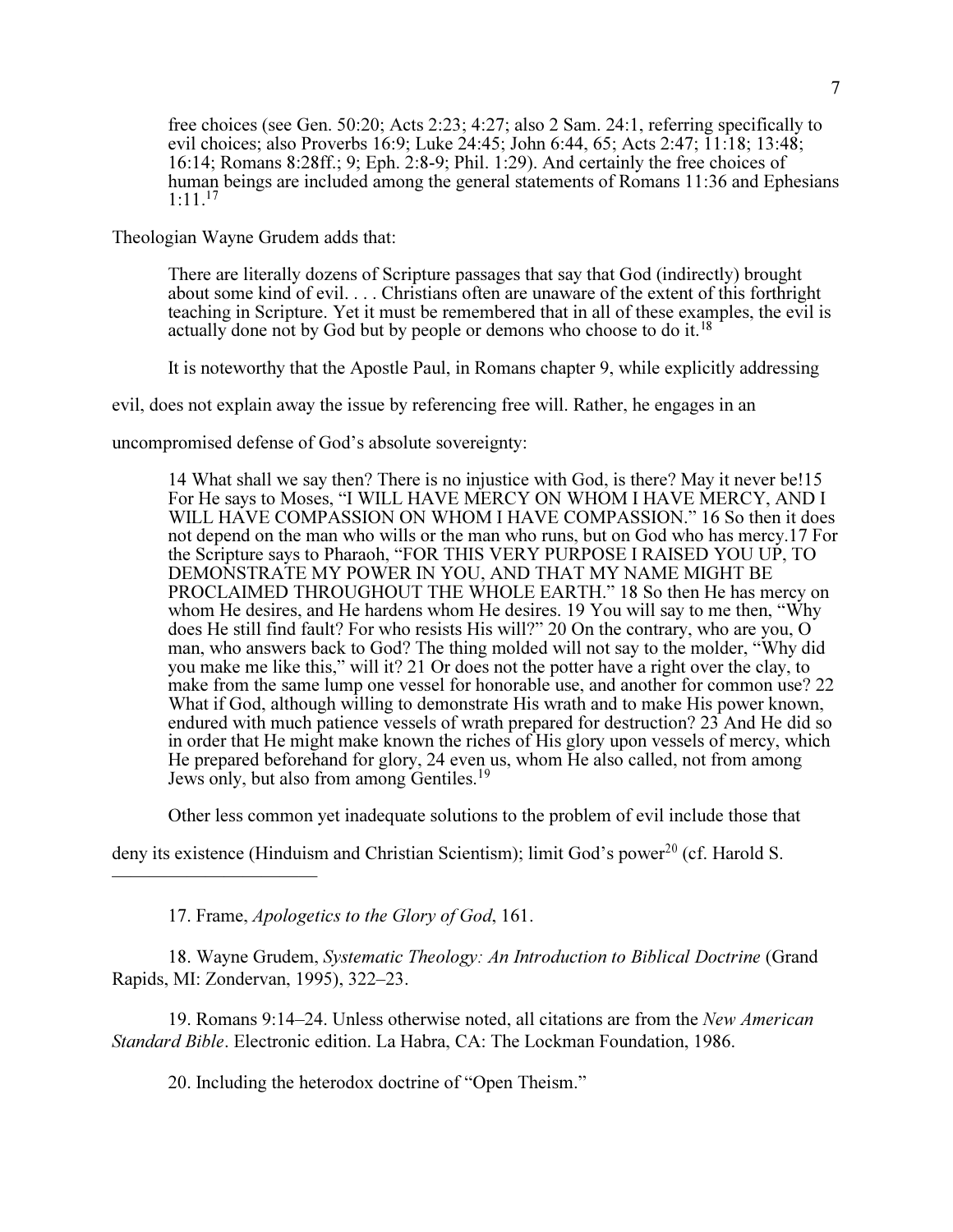Kushner's popular book, When Bad Things Happen to Good People<sup>21</sup>); propose that God's

creation, albeit fallen, is nonetheless "the best possible world" (as popularized by philosopher G.

W. Leibniz); contend suffering and evil are required character-builders (the *Irenaean view*).<sup>22</sup>

### Toward a Multidimensional Solution

It seems to me that any proposed solution to the problem of evil should involve a

multidimensional method.<sup>23</sup> At the heart of this method is what has been termed

"compatibilism," defined by D. A. Carson as follows:

The Bible as a whole and sometimes in specific texts, presupposes or teaches that both of the following propositions are true:

1. God is absolutely Sovereign, but his sovereignty never functions in such a way that human responsibility is curtailed, minimized, or mitigated.

2. Human beings are morally responsible creatures—they significantly choose, rebel, obey, believe, defy, make decisions, and so forth, and they are rightly held accountable for such actions; but this characteristic never functions so as to make God absolutely contingent.<sup>24</sup>

Carson seems to affirm a multidimensional approach when he writes:

If compatibilism is true and if God is good—all of which the Bible affirms—then it must be the case that God stands behind good and evil in somewhat different ways; that is, he stands behind good and evil asymmetrically. To put it bluntly, God stands behind evil in such a way that not even evil takes place outside the bounds of his sovereignty, yet the evil is not morally chargeable to him: it is always chargeable to secondary agents, the secondary causes. On the other hand, God stands behind good in such a way that it not

21. New York: Schocken Books, 1981.

———————————

22. For succinct overview of these inadequate positions, along with a few others, see John Frame, *Apologetics to the Glory of God*, pp. 155-70 (Phillipsburg, NJ: P & R Publishing, 1994).

23. In approaching the things of God, we are, as C. S. Lewis described us in his essay, The Poison of Subjectivism, "Flatlanders," two-dimensional creatures trying to understand threedimensional objects. "Flatlanders attempting to imagine a cube," he wrote, "would either imagine the six squares coinciding, and thus destroy their distinctness, or else imagine them set out side by side, and thus destroy the unity." (Christian Reflections, Grand Rapids: Eerdmans, 1967).

24. D. A. Carson, How Long O Lord? Reflections on Suffering and Evil (Grand Rapids, MI: Baker, 2006), 179.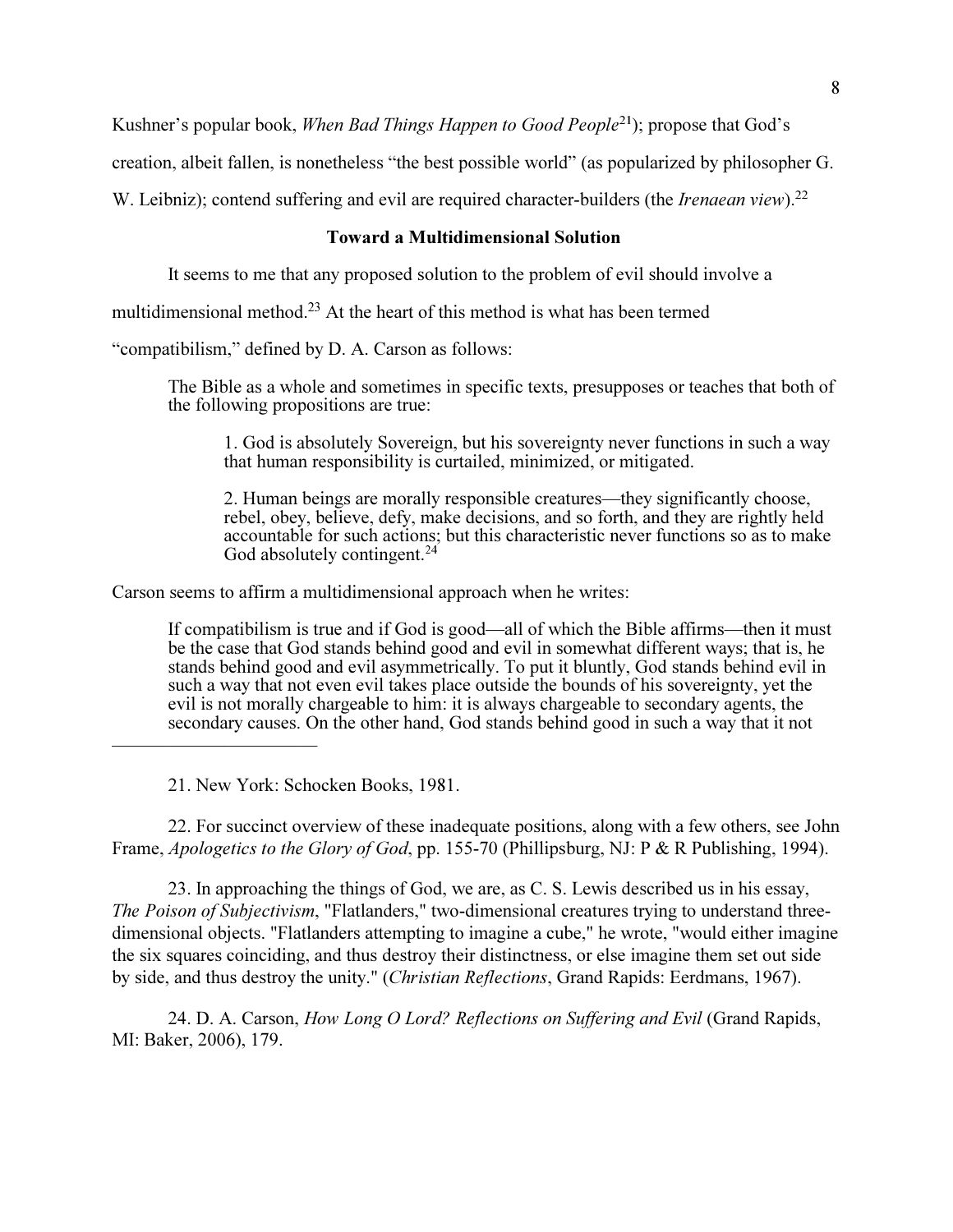only takes place within the bounds of his sovereignty, but it is always chargeable to him, and only derivatively to secondary agents.<sup>25</sup>

Some Calvinists will not be satisfied with Carson's definitions.<sup>26</sup> Within the Reformed camp there will always be those who draw the theological line in different places along the continuum. Gordon H. Clark adopts a strongly deterministic view when he writes, for example, that "I wish very frankly and pointedly to assert that if a man gets drunk and shoots his family, it was the will of God that he should do so."<sup>27</sup> It seems to me that Clark's position may be crystalized to, "if it happens, it was God's will." But what does that really mean? A more advanced and nuanced explanation is in order if one is to avoid an inaccurate understanding of God's relationship to sin, not to mention the assassination of his character!

# Permissive Will?

One disputed aspect of God's will as it relates to sin and evil is what has been termed by theologians as his permissive will (or decree). At this point in my understanding, I embrace a permissive, or passive decree as that which best coheres with the biblical data.

### Biblical Examples

———————————

God's permissive will is seen in his dealings with the patriarch Job. He gave permission to Satan to visit Job with a panoply of affliction (Job 1:12; 2:5-6). Indeed, "to the Hebrew mind God is the ultimate (i.e., final) cause of all occurrences,"<sup>28</sup> even those he permits. This is evident

25. Carson, How Long O Lord? 189.

26. John Frame thoughtfully writes that when it comes to this issue we ought to express "caution in our choice of vocabulary, and . . . think carefully before condemning the vocabulary of others. It is not easy to find adequate terms to describe God's ordination of evil. Our language must not compromise either God's full sovereignty or his holiness and goodness." (Systematic Theology: An Introduction to Christian Belief (Phillipsburg, NJ: Presbyterian and Reformed, 2013), 298.

27. Gordon H. Clark, God and Evil: The Problem Solved (Unicoi, TN: The Trinity Foundation, 1996), 27.

28. Gordon R. Lewis and Bruce A. Demarest, *Integrative Theology* (Grand Rapids, MI: Zondervan, 1987), 1.307.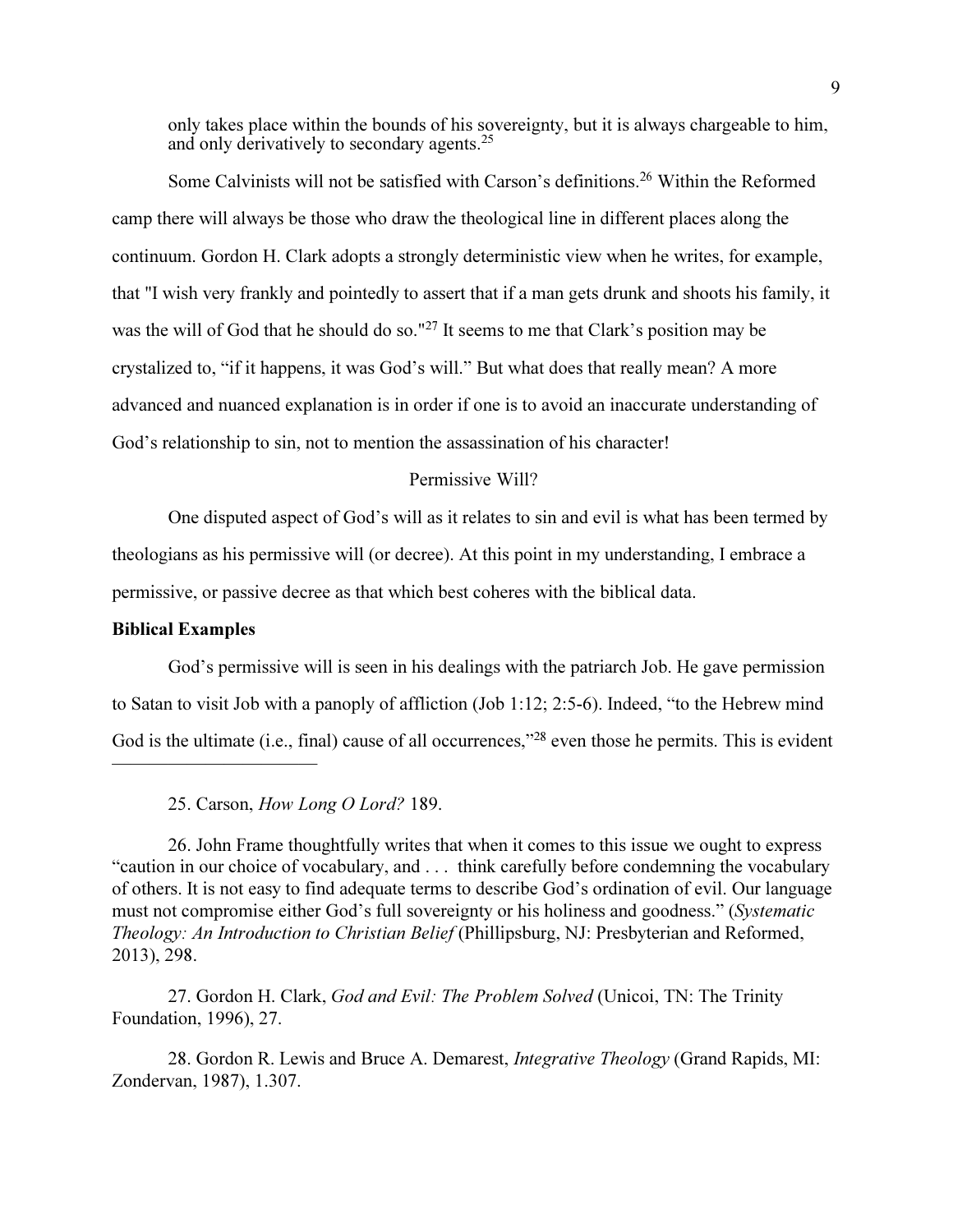when we read that Job attributed his suffering to the sovereign hand of God (1:21-22). This ordination does not, however, obviate the idea of permission or make it an unnecessary nuance, as some claim.<sup>29</sup>

Another example is found in Luke 7:30 which states that the Jewish leaders "rejected God's purpose for themselves" (την βουλην του θεου ήθετησαν εις εαυτουλ). Also relevant is Acts 14:16 where we read that God "permitted all the nations to go their own ways." The word translated "permitted," an aorist active indicative form of the verb έάω, refers to an allowance or permission. It is, according to Louw and Nida:

... to allow someone to do something—'to allow, to let, to permit.' $\&\omega$ :  $\&\zeta$   $\&\vee$  ταις παρωχημέναις γενεαῖς εἴασεν πάντα τὰ ἔθνη πορεύεσθαι τατς ὁδοῖς αὐτῶν 'in the past he allowed all people to go their own way' Ac 14:16; ούκ εἴασεν αὐτοὺς τὸ πνεῦμα Ι ησοῦ 'the Spirit of Jesus did not allow them to go' or 'the Spirit of Jesus prevented them from going<sup>5</sup> Ac  $16:7.^{30}$ 

 One more example ought to suffice. In Romans 1:24, 26, and 28, in reference to the reprobate, we read that "God gave them over" In each of these three verses the aorist active indicative  $\pi \alpha \rho \hat{\delta} \omega \kappa \epsilon v$  (to hand or give over) is used, clearly with a permissive sense. Many more examples of permissive language could be cited. If the Bible uses the language of permission in describing how God sometimes relates to his creation, why should we be reluctant to do so? Whether they believe the idea of permission to be relevant to the overall debate, the burden of proof rests on those who deny it to directly interact with these texts.<sup>31</sup>

———————————

<sup>29.</sup> For example, John Calvin in The Institutes, II, iv, 3; III, xxiii, 8. Cf. John Frame, Systematic Theology, 287.

<sup>30.</sup> Louw, Johannes P. and Eugene Albert Nida, Greek-English Lexicon of the New Testament: Based on Semantic Domains (New York: United Bible Societies, 1996), 163.

<sup>31.</sup> One other passage of note is found in Luke 22:31-32 where Jesus informs Peter that Satan has demanded to sift him as wheat. While the word "permission" isn't in the Greek text, it is strongly implied, hence its addition in the NASB.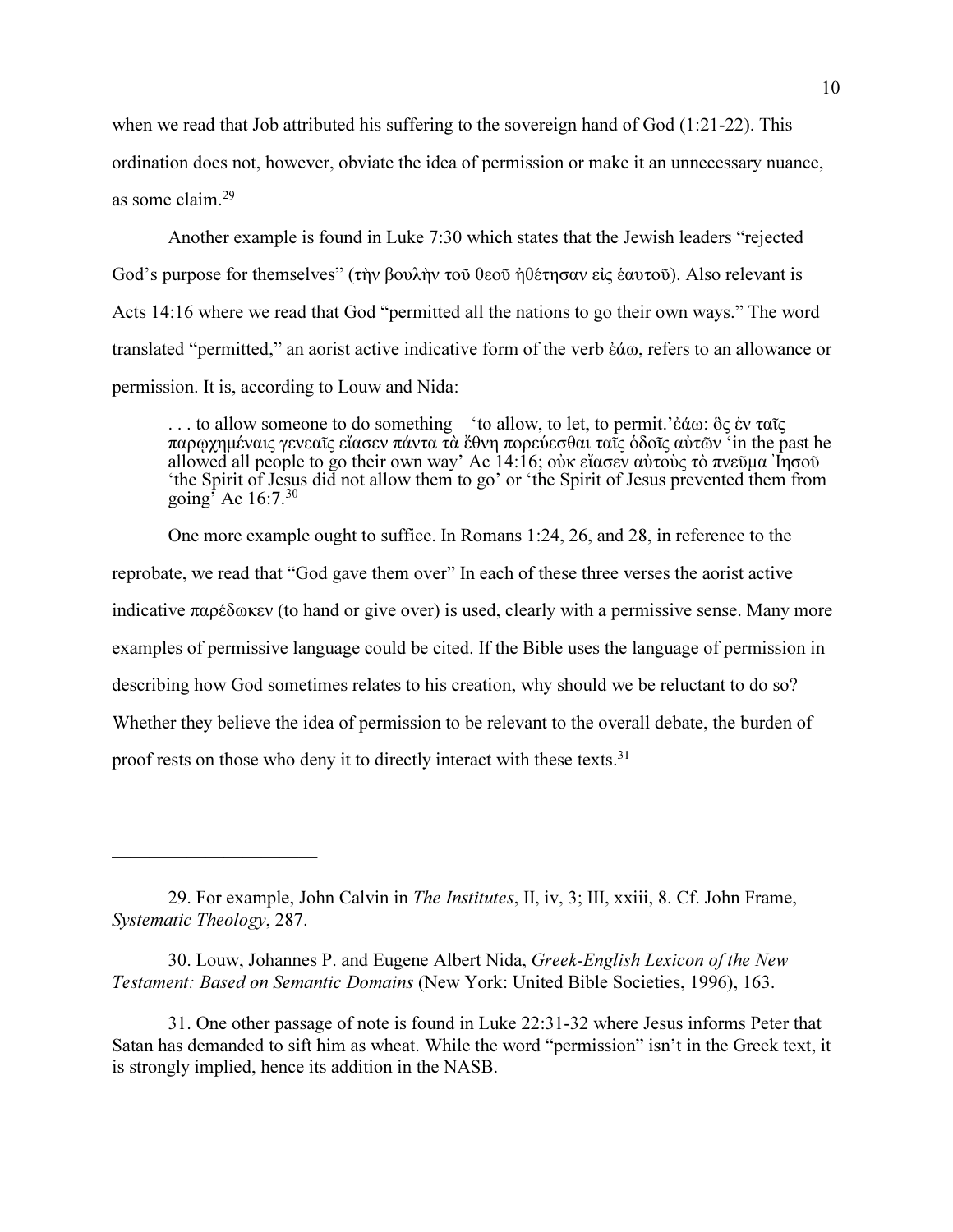#### God's Revealed Will and That Which He Hates

———————————

A permissive decree coheres with God's expressed disdain for sinful behaviors, such as the practice of homosexuality (Lev. 18:22; Rom. 1:26-27). That God allows humans to engage in such practices—giving them over to the depraved banquet of their sin—affirms the real disobedience of moral agents without logically denying his sovereignty.

This understanding coalesces with the theological concept of God's *revealed will*, that which he either commands or forbids. Biblical examples abound, such as engaging in abominable acts (Deut. 12:31); idolatry (Deut. 16:22); arrogance, deceit, wickedness, strife, and murder (Prov. 6:16-19). God's revealed, or preceptive, will can be broken, for example, when one person murders another. Yet, God is not rendered powerless. He changes situations and hearts according to his desires (Gen. 50:20; Prov. 21:1).<sup>32</sup>

There is, therefore, a necessary distinction to be made between God's decree to send Jesus to redeem sinners as compared to his will as it relates to the heinous acts of serial murder Ed Gein.<sup>33</sup> The words of Jeremiah 32:35 transcend mere anthropomorphism when they state that the atrocities committed by ancient Judah were neither "commanded" by God nor abominations that had even "entered [his] mind." Moreover, contrary to the scholastic doctrine of his impassibility, God is said to experience a sense of sorrow over the tragic consequences of sin (1 Chron. 21:15; Matt. 23:37).<sup>34</sup>

32. While his revealed will may be violated, God's ultimate purposes cannot (Job 42:2).

33. https://en.wikipedia.org/wiki/Ed\_Gein, accessed February 15, 2019. I would ask the question of the hard determinist: were each of the unspeakable actions committed by Gein, down to the sickening sexual details, the will (and ordination) of God in the same sense as that which relates to the decree to send Christ to redeem sinners?

34. This does not, in my opinion, make the creation independent of God. Nothing is ultimately independent of God as all things subsist in him, including the actions of moral agents (cf. Col. 1:17).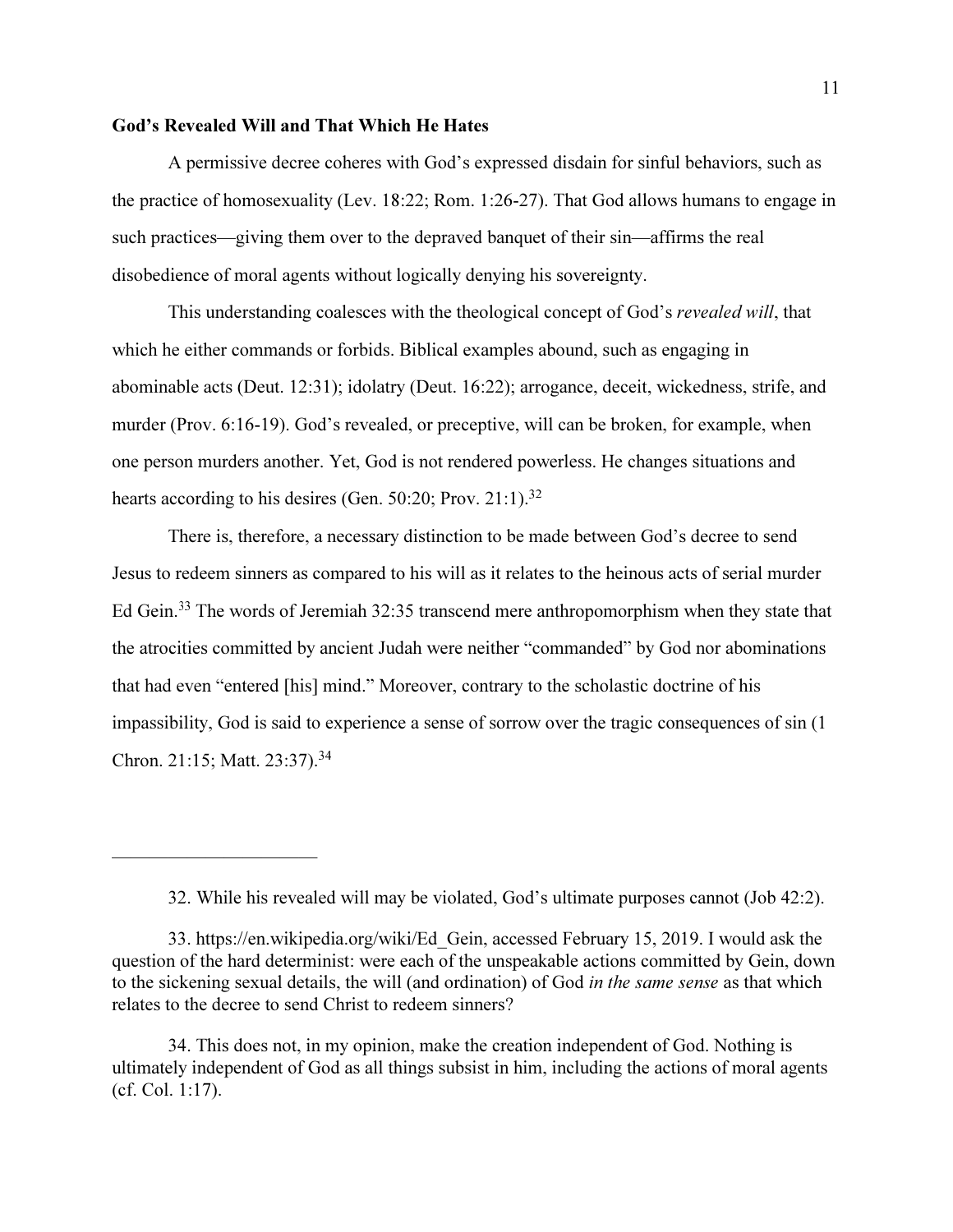### Ezekiel 33:11 in Light of 1 Samuel 2:25

Indeed, God's will is not simple, it is complex. One example of that complexity is

introduced in Ezekiel 33:11:

"Say to them, 'As I live!' declares the Lord GOD, 'I take no pleasure in the death of the wicked, but rather that the wicked turn from his way and live. Turn back, turn back from your evil ways! Why then will you die, O house of Israel?'

God takes "no pleasure in the death of the wicked." Yet we read in 1 Samuel 2:25 that the Lord

desired to put the sons of Eli to death. John Piper explains:

But there are times when God . . . intends for human evil to run its course. For example, God meant to put the sons of Eli to death. Therefore he willed that they not listen to their father's counsel: "Now Eli was very old; and he heard all that his sons were doing to all Israel, and how they lay with the women who served at the doorway of the tent of meeting. And he said to them, "Why do you do such things, the evil things that I hear from all these people? No, my sons; for the report is not good which I hear the Lord's people circulating. If one man sins against another, God will mediate for him; but if a man sins against the Lord, who can intercede for him?" But they would not listen to the voice of their father, for the Lord desired to put them to death" (1 Sam. 2:22-25).

Why would the sons of Eli not give heed to their father's good counsel? The answer of the text is "because the Lord desired to put them to death." This makes sense only if the Lord had the right and the power to restrain their disobedience—a right and power that he willed not to use. Thus we must say that in one sense God willed that the sons of Eli go on doing what he commanded them not to do; dishonoring their father and committing sexual immorality.<sup>35</sup>

# God Ex Lex?

———————————

For Gordon Clark to declare that it was God's will should a man get drunk and shoot his family is, in my opinion, irresponsibly simplistic.<sup>36</sup> The complexity that's demanded with such a subject as God's relationship to sin and evil, not to mention suffering, is warranted—even if it is to accommodate the minds of finite men. As John Calvin states:

36. See John Frame, Apologetics to the Glory of God, 166-68, for his concerns with the ex lex defense, namely, that while God stands outside of the law, the law nonetheless reflects his nature.

<sup>35.</sup> John Piper, "Are There Two Wills in God? Divine Election and God's Desire for All to Be Saved" in The Grace of God and The Bondage of the Will, eds. Thomas R. Schreiner and Bruce A. Ware (Grand Rapids, MI: Baker, 1995), 1.117.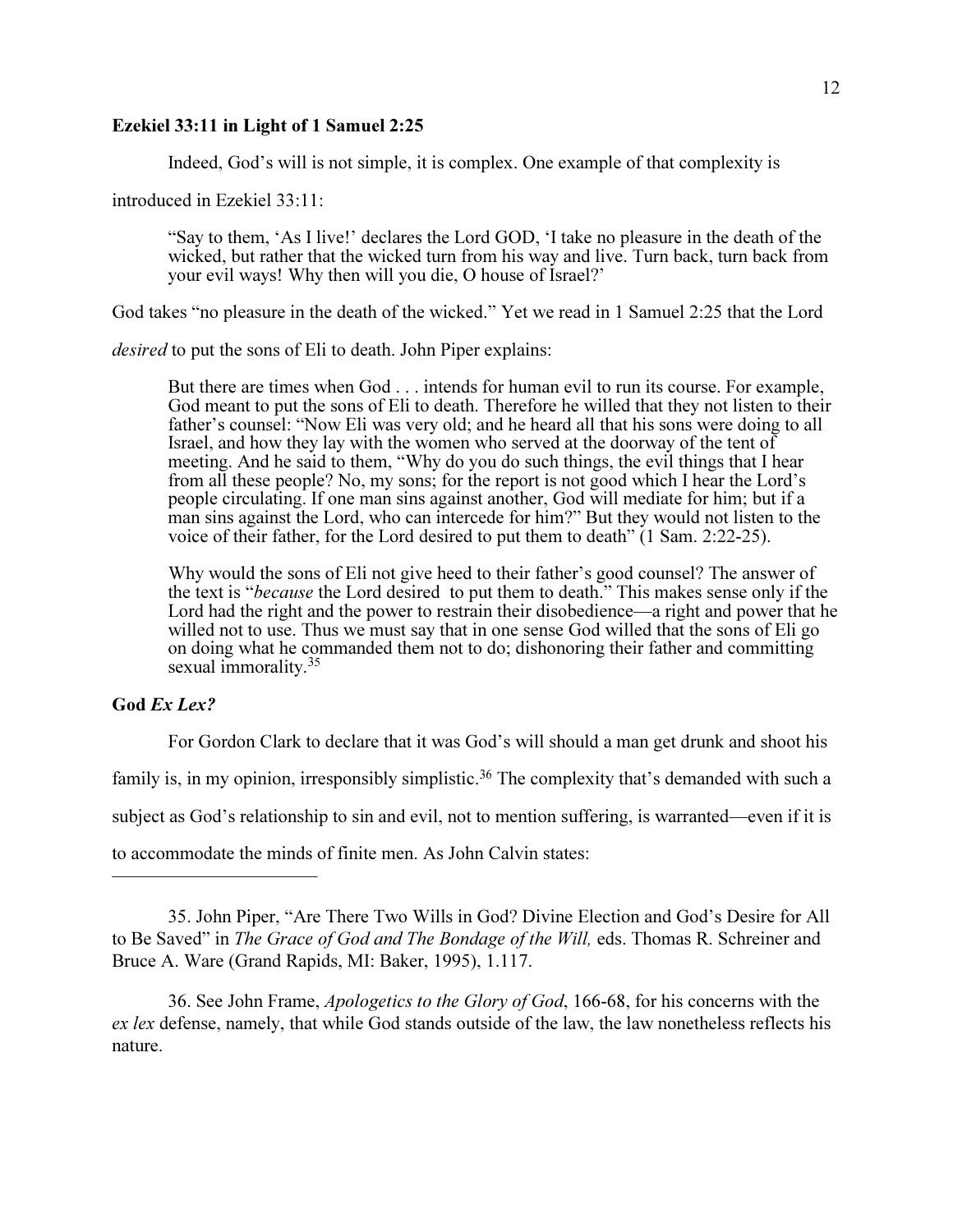If anyone objects that it is absurd to split God's will, I answer that this is exactly our belief, that His will is one and undivided; but because our minds cannot plumb the profound depths of His secret election to suit our infirmity, the will of God is set before us as double. . . . Yet God's will is not therefore at war with itself, nor does it change, nor does it pretend not to will what He wills. But even though His will is one and simple to Him, it appears manifold to us because, on account of our mental incapacity, we do not grasp how in divers ways it wills and does not will something to take place. . . . When we do not grasp how God wills to take place what He forbids to be done, let us recall our mental incapacity, and at the same time consider that the light in which God dwells is not without reason called unapproachable. . . . Although to our perception God's will is manifold, He does not will this and that in Himself, but according to His diversely manifold wisdom, as Paul calls it (Eph. 3:10), He strikes down our senses until it is given to us to recognize how wonderfully He wills what at the same moment seems to be against His will. $37$ 

In commenting on Genesis 50:20 and the greater context of Joseph's betrayal, Paul Helm

adds these helpful words:

———————————

There is the level of human intention, the wicked intentions of Joseph's brothers. And then there is a higher level, the level of God's intention, which often does not coincide with the human intention, and in this case most certainly did not. Joseph's being sent into Egypt was both the result of God's good intention, His intention to preserve His people during a time of famine, and the brothers' evil intentions, to do away with Joseph. How these intentions mesh together is a marvel, a mystery, the outcome of divine goodness and wisdom. But Scripture affirms that they do, and that this is one, important way for us to think of God's relation to evil.<sup>38</sup>

While the quotes cited above do not explicitly refer to permission, Gordon H. Clark gives

an interesting rebuttal to this concept when he offers the following illustration:

Picture a lifeguard on a beach who watches as a boy is taken under by a strong undercurrent. The boy struggles violently (a picture of man's enslavement to sin). The lifeguard has the ability to rescue the boy and he may shout some words of advice, telling the boy to exercise his free will and swim to shore. But the boy drowns as the guard watches from shore. Would the Arminian conclude that the lifeguard has escaped culpability? This illustration shows that permission of evil does not relieve the lifeguard from responsibility. This is even more evident when we consider that the lifeguard (in this case, God) created the beach and the boy. An omnipotent lifeguard could have prevented the boy from entering the beach, or He could have prevented the undertow from occurring, or he could have made the boy a better swimmer, or He could have simply rescued him directly.

Therefore, the idea of permission has no intelligible meaning.

<sup>37.</sup> Cited in Curt Daniel, The History and Theology of Calvinism (Springfield, IL: Good Books, 2003), 207.

<sup>38.</sup> Paul Helm, "Why? The Nagging Question," TableTalk, June 2006.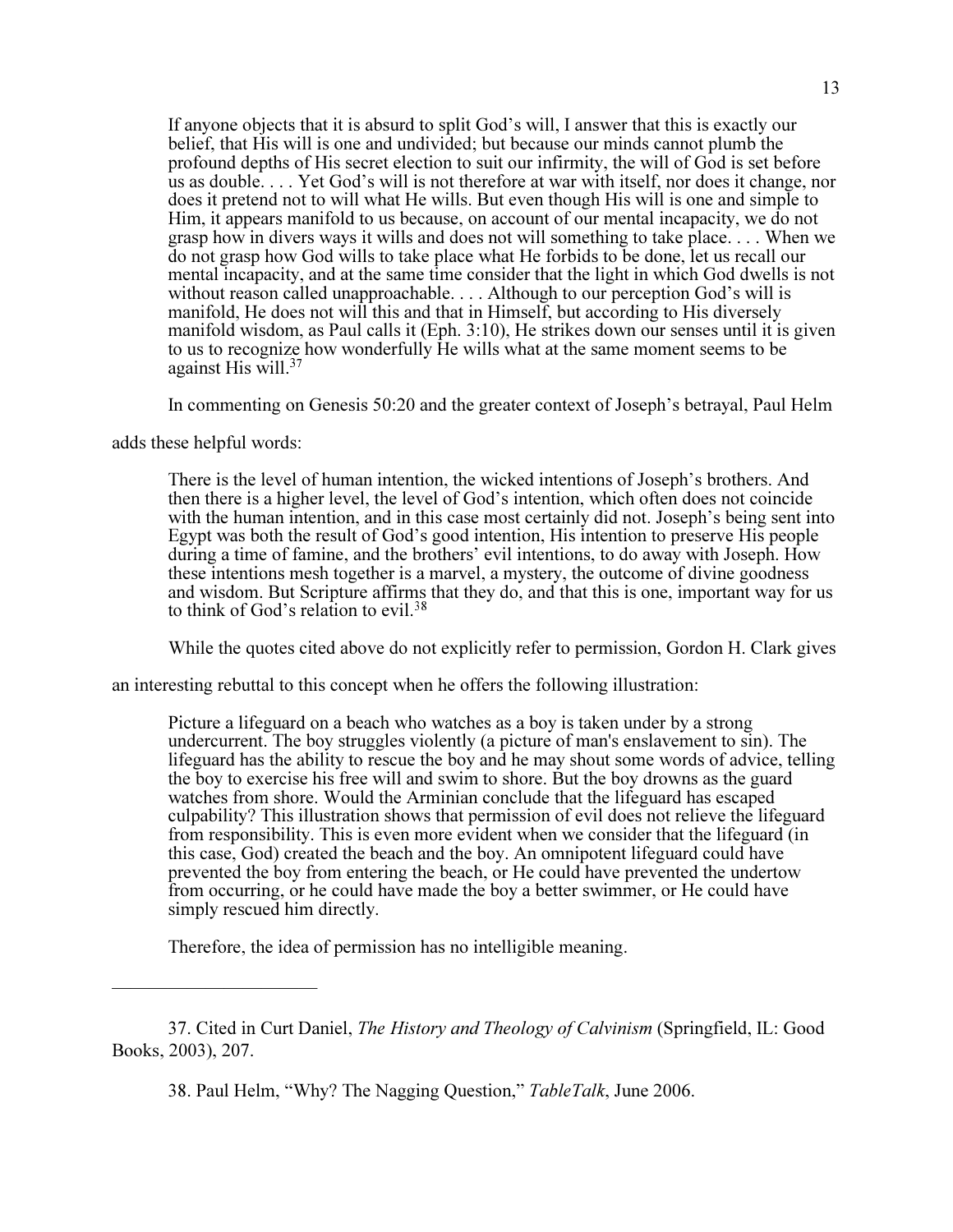It is quite within the range of possibility for a lifeguard to permit a man to drown. This permission, however, depends on the fact that the ocean's undertow is beyond the guard's control. If the guard had some giant suction device which he operated so as to engulf the boy, one would call it murder, not permission. The idea of permission is possible only where there is an independent force, either the boy's force or the ocean's force. But this is not the situation in the case of God and the universe. Nothing in the universe can be independent of the omnipotent Creator, for in him we live and move and have our being. Therefore, the idea of permission makes no sense when applied to God.<sup>39</sup>

Clark's example falters when one considers that the child in his illustration is not

innocent and is subject to a fallen world in which undertows exist. After all, God is not merely a

(fallen, human) lifeguard watching over (fallen, human) children swimming at a beach! He

decreed to allow a world to exist in which there is no general discrimination when it comes to

pain and suffering (cf. Matt. 5:45). We trust he has a good reason for doing so and will,

nonetheless, work everything into the grand tapestry of his glory.

#### A Necessary Distinction

God's permission is, therefore, a necessary distinction within his eternal decree. W. G. T.

Shedd explains:

Again, when the permissive decree is denominated the divine will, the term will is employed in the narrow sense of volition, not in the wide sense of inclination. The will of God, in this case, is only a particular decision in order to some ulterior end. This particular decision, considered in itself, may be contrary to the abiding inclination and desire of God as founded in his holy nature; as when a man by a volition decides to perform a particular act which in itself is unpleasant in order to attain an ulterior end that is agreeable. Again, in saying that sin is in accordance with the divine will, the term will implies "control." As when we say of a physician, "the disease is wholly at his will." This does not mean that the physician takes pleasure in willing the disease, but that he can cure  $it.<sup>40</sup>$ 

## Shedd adds:

———————————

It should be observed that in permitting sin, God permits what he forbids. The permissive decree is not indicative of what God approves and is pleasing to him. God decrees what he hates and abhors when he brings sin within the scope of his universal plan.<sup>41</sup>

39. Clark, God and Evil, 16–17.

40. W. G. T. Shedd, Dogmatic Theology (Phillipsburg, NJ: Presbyterian and Reformed, 2003), 318.

41. Shedd, Dogmatic Theology, 319. Cf. Calvin, Institutes, 1.18.3-4.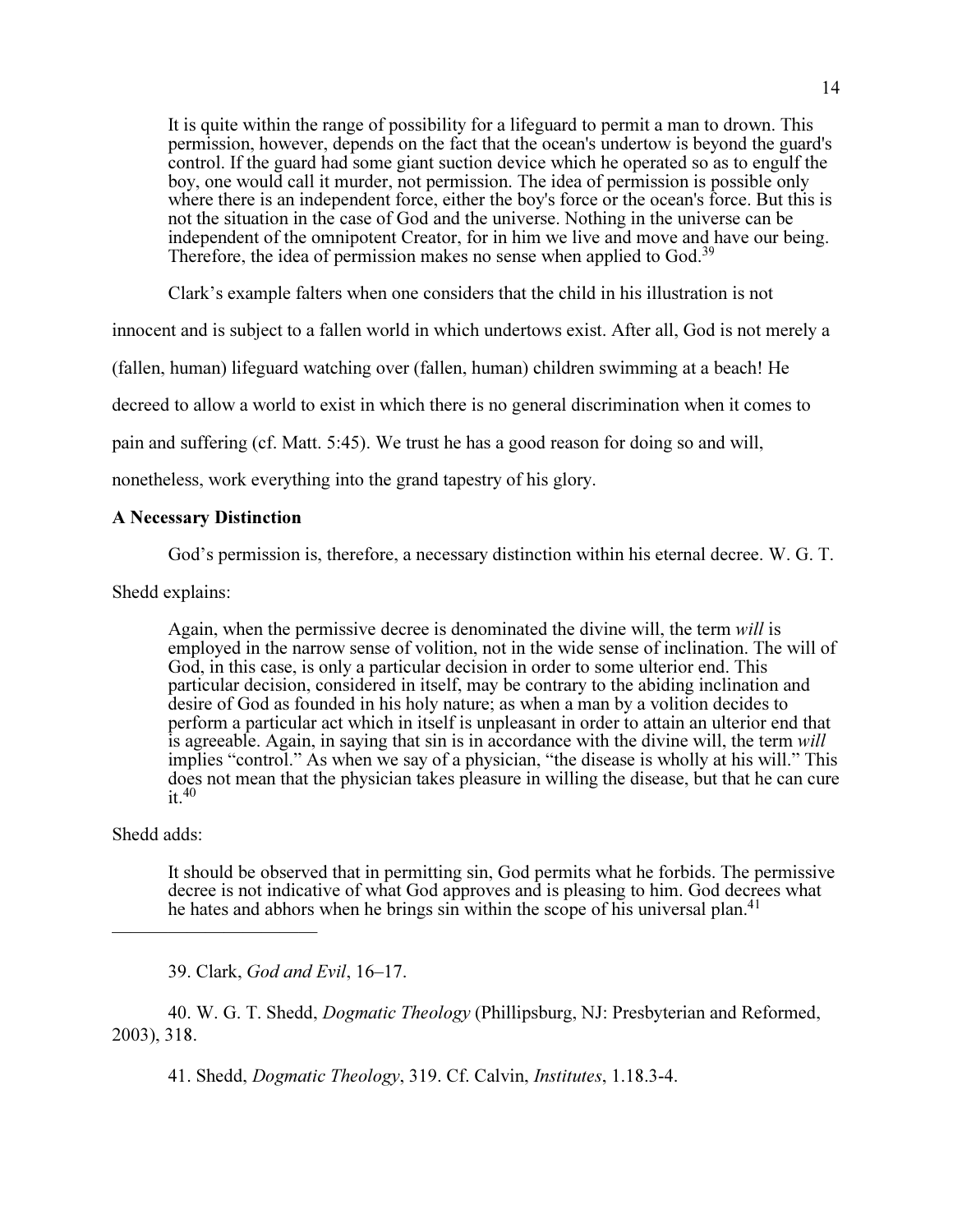We see in Job 1:12 that God allowed Satan, within certain limitations, to put forth his hand upon Job to afflict him. However, later in 1:21 Job declares: "Naked I came from my mother's womb, and naked I shall return there. The LORD gave and the LORD has taken away. Blessed be the name of the LORD." Job attributes that which came through the *secondary* agency of Satan to the *primary agency* of God. That the author adds in verse 22, "Through all this Job did not sin nor did he blame God" shows that Job was not in error in either attributing his suffering to God or in declaring that God himself was not the blameworthy cause. Later in chapter two we read that Satan *incited God* "to ruin him without cause." Eight verses later Job declares to his confused wife, "Shall we indeed accept good from God and not accept adversity?" Once again, there is the caveat that "In all this Job did not sin with his lips."

God may thereby be spoken of as the *final* or *ultimate* cause as it relates to all that occurs within his creation.<sup>42</sup> When it comes to evil, however, secondary agents serve as the *efficient*, or blameworthy cause.<sup>43</sup> This is an essential distinction. Again, note the words of Shedd: "By reason of his permissive decree, God has absolute control over moral evil, while yet he is not the author of it and forbids it."<sup>44</sup>

I add the words of Heinrich Heppe, who also quotes Heidegger:

———————————

There is a division of *voluntas decernens* into *voluntas efficiens* and *voluntas permittens*. By the former God executes what in conformity with His absolute holiness He has positively and directly resolved to do. By the latter (voluntas efficaciter permittens) God lets the evil happen, which He wills to let happen for the revelation of His glory. The divine *permissio* is thus not to be thought of as indifference but as likewise a positive action of the divine will.–HEIDEGGER (III, 78) "The decerning (sic) or effective will of God is twin; efficient, whereby it wills to allow what it neither effects nor operates or can operate, as sin; and sin as such God can simply neither will nor decree at all. What God wills, He approves, esteems, delights in, He orders, causes and ordains to exists, either as an end or as a means, things which in no way fit sin. Nor whether He is willing or

43. The existence of *gratuitous* or *natural* evil adds an additional problem that is outside the scope of this paper.

44. Shedd, Dogmatic Theology, 319. The Westminster Confession of Faith adds that God "neither is nor can be the author or approver of sin" (5.4).

<sup>42.</sup> God predestined the crucifixion of His Son, but did not directly perform the act. Men were responsible (Acts 4:27-28).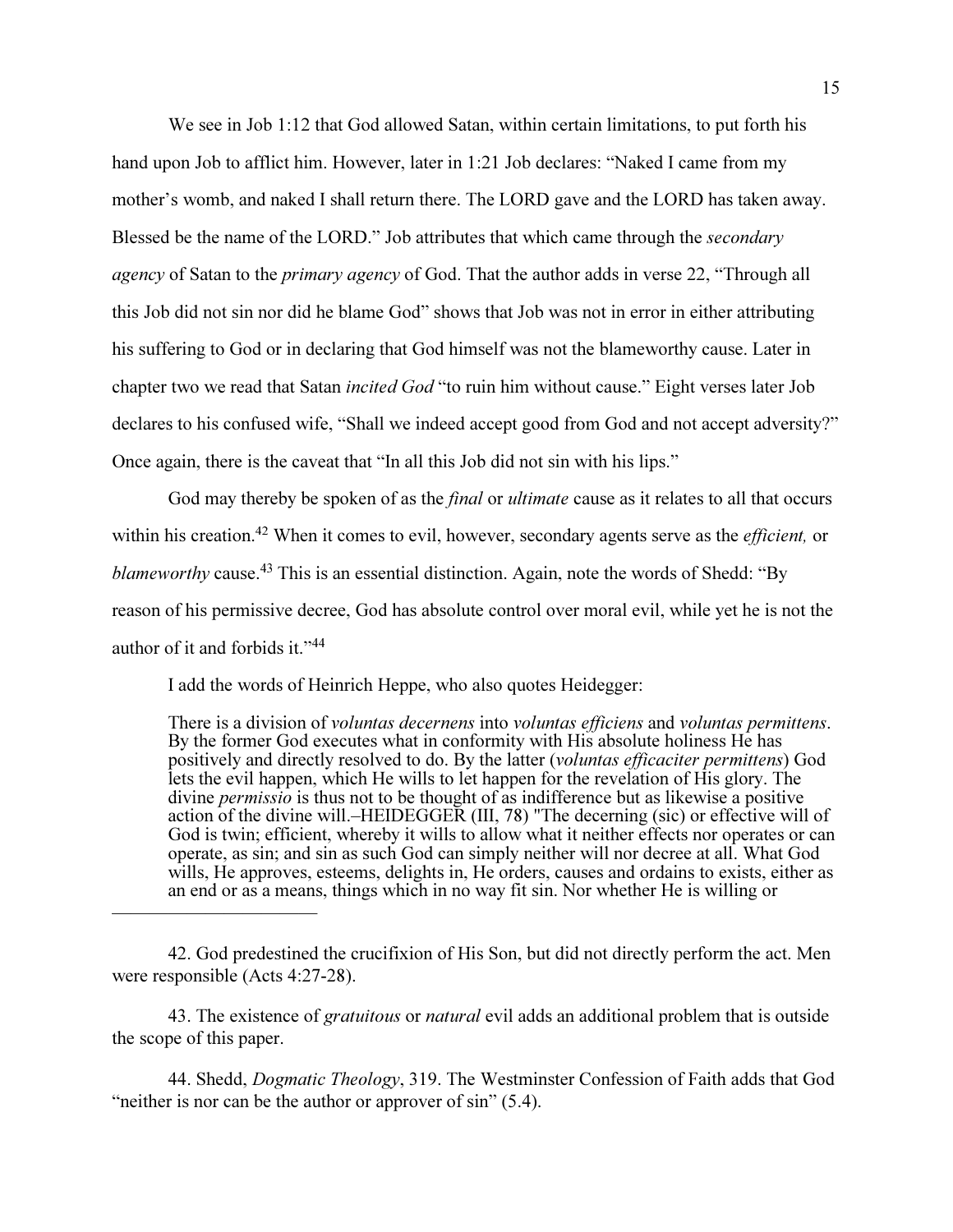refusing is God's permission like man's permission, which admits of an eclipse which he neither wills nor refuses, as the LOMBARD and with him the Scholastics assert. It is effective, mighty, and not separate from God's will at all. Otiose permission of sin separated from God's will is repugnant both to the nature of the First Cause and to the divine and almighty foresight, to His nature and to Scripture.<sup>"45</sup>

### Other Facets

Deuteronomy 29:29 offers a familiar statement that is classic when it comes to

understanding differing aspects to God's will:

The secret things belong to the LORD our God, but the things revealed belong to us and to our sons forever, that we may observe all the words of this law.

Clearly, there are aspects of God's willing or being that are not revealed to us. However, the

corpus of biblical revelation contains "those things revealed" that we are to heed. John Gill, in

his commentary on this verse, writes:

There are many secret things in nature, which cannot be found out and accounted for by men, which the Lord only knows; and there are many things in Providence, which are unsearchable, and past finding out by finite minds, especially the true causes and reasons of them; and there are many things relating to God himself, which remain secret with him; the things of nature and Providence, which are plain and manifest, are for our use and instruction; and especially the word and ordinances of God, which are the revelation of his will, the doctrines and promises contained in the Scriptures, each of the duties of religion, and the commandments of God, such as are of eternal obligation, which may be chiefly designed, because it follows: "that [we] may do all the words of this law:" for the end of this revelation is practice; hearing and reading the word will be of no avail, unless what is heard and read is practiced.<sup>46</sup>

Certainly, when it comes to God's relationship with evil, we ought not go beyond what is

revealed to us in sacred scripture.

———————————

<sup>45.</sup> Heinrich Heppe, Reformed Dogmatics: Set Out and Illustrated from the Sources (Grand Rapids, MI: Baker, 1978), 89–90.

<sup>46.</sup> John Gill, "Commentary on Deuteronomy." https://www.christianity.com/bible/commentary.php?com=gill&b=5&c=29. Accessed February 14, 2019.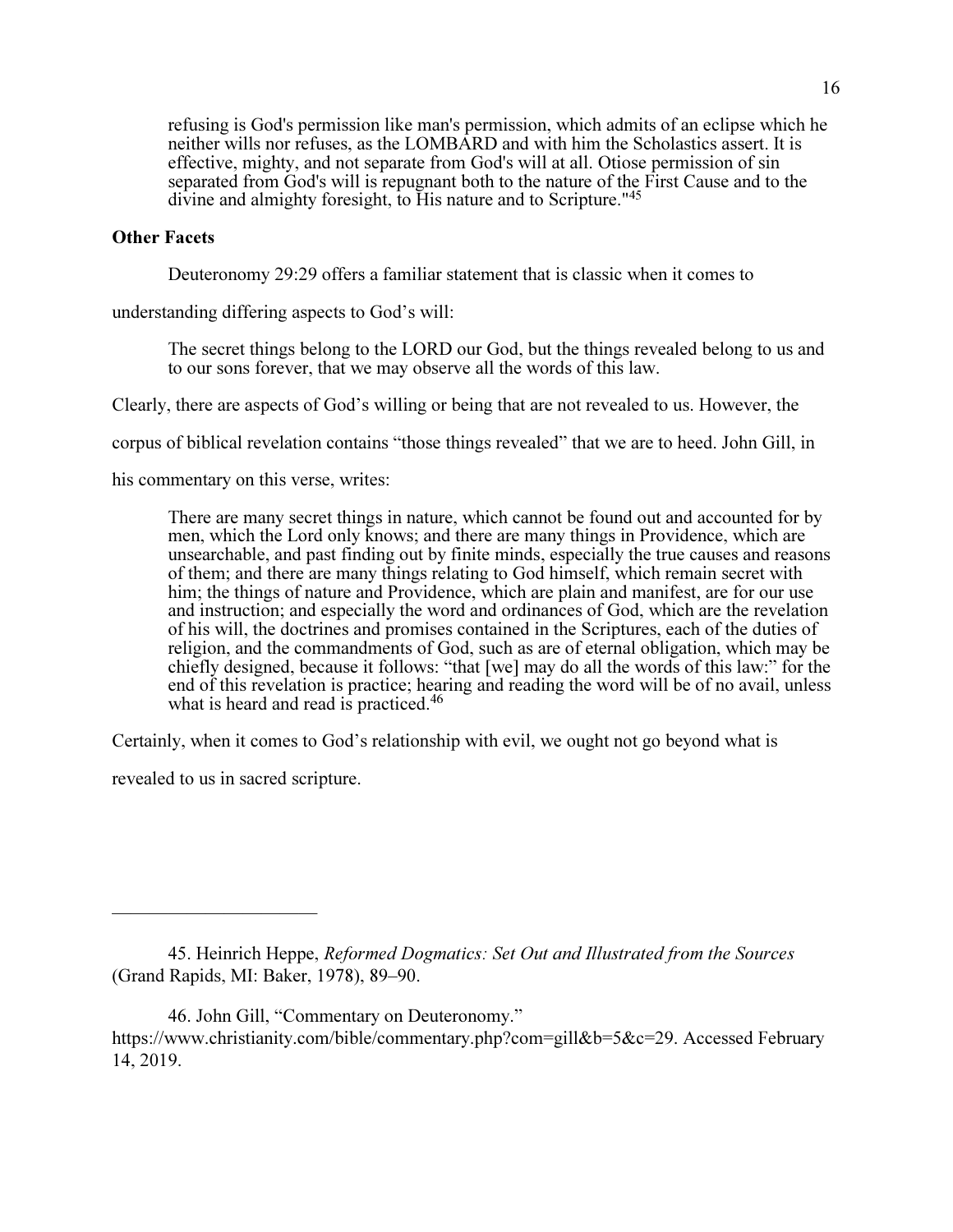### Calamity?

What of passages that directly attribute calamity to  $God?^{47}$  It is beyond the scope of this

paper to investigate every occurrence of these citations, or even to attempt a satisfactory

definition of "calamity."<sup>48</sup>

———————————

An oft-cited verse used by many determinists<sup>49</sup> is found in Isaiah 45:7, "The One forming light and creating darkness, Causing well-being and creating calamity; I am the LORD who does all these." Commenting on this verse, Gordon Lewis and Bruce Demarest write:

Does not the Bible itself say that God can create evil (Isa. 45:7)? Isaiah does not teach the blasphemous idea that the Lord creates sin! What the Lord, the Holy one of Israel (v. 11), initiates is punishment for sin! He created "darkness" or "disaster" (v. 7) in judgement on Egypt when it was dark for three days (Exod. 10:21-23). . . . So Isaiah predicted that a sudden disaster would come upon Babylon (Isa. 47:11). Amos warned Israel that God would punish her for her sins (Amos 3:2). Only in the context of judgment for sin do the prophets write, "When disaster comes to a city, has not the Lord caused it?" (v. 6).<sup>50</sup>

A relevant point is made: God's use of sin, or even his permission of sin, must be seen in

the context of sin! There is no sin in heaven. Sin entered creation with the fall of man, as well as

with the sin of the non-elect angelic host. If one argues that God ordained the crucifixion of his

Son, the point remains. There would be no need for the sacrificial death of Christ apart from sin!

We again emphasize the fact that God is perfectly holy and just. He is neither the author

nor the direct cause of evil. Berkhof's comments in this regard are apropos:

God's eternal decree certainly rendered the entrance of sin into the world certain, but this may not be interpreted so as to make God the cause of sin in the sense of being its responsible author. . . . In the light of all this it would be blasphemous to speak of God as

48. Certainly, there is a difference between what a wicked army does to a populace, what a tornado does to a town, and what cancer does to a body.

49. While I consider myself a determinist, it is one of the softer variety.

50. Lewis and Demarest, Integrative Theology, 1.312.

<sup>47.</sup> If I had the space to do so, I would also address 1 Samuel 16:14 ("an evil spirit for the Lord") and 2 Samuel 24:1 in light of 1 Chronicles 21:1 (God and Satan inciting David to number the people).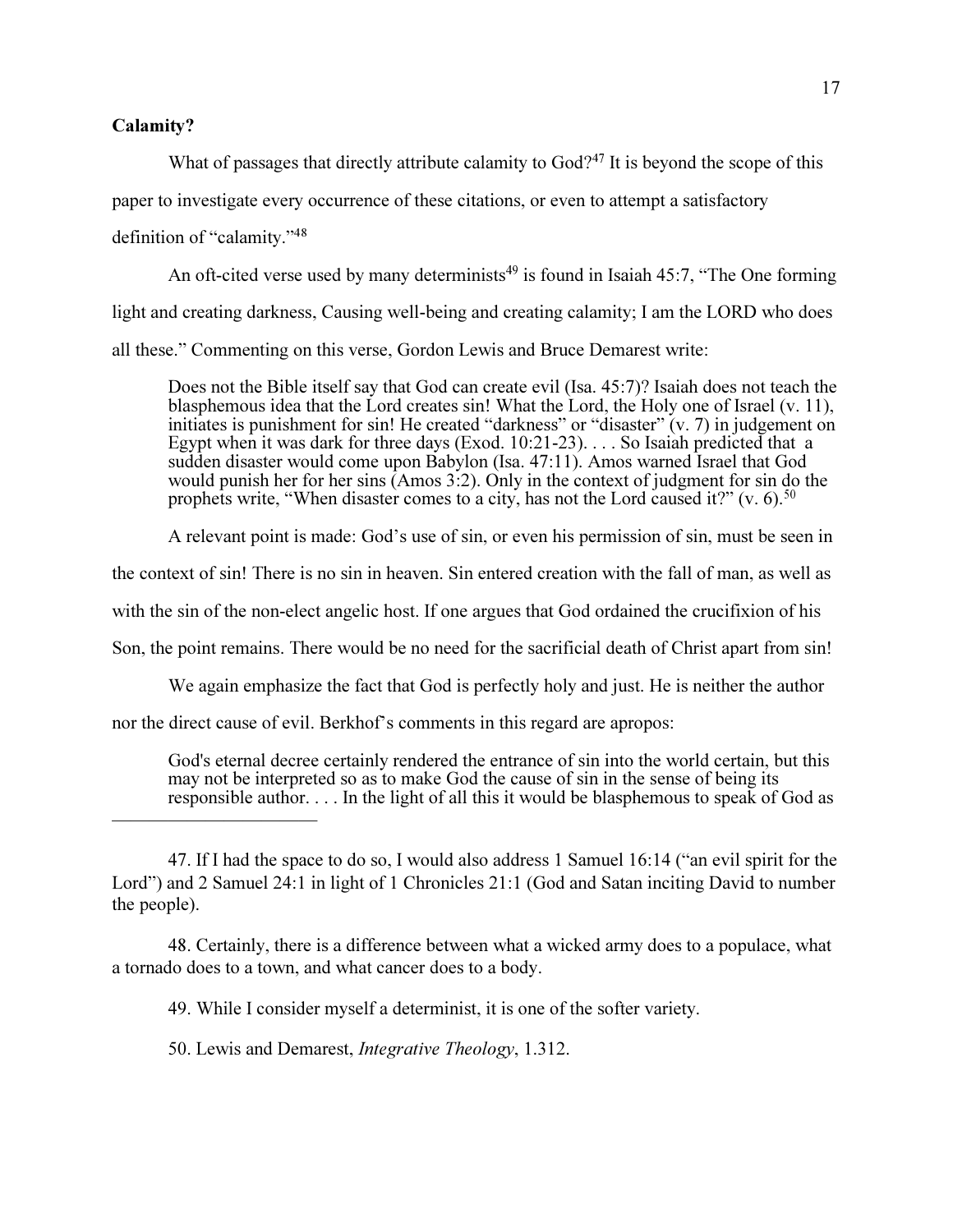the author of sin. And for that reason all the deterministic views which represent sin as a necessity inherent in the very nature of things should be rejected.<sup>51</sup>

Compare the words of John Calvin, who in his work, Concerning the Eternal

Predestination of God, declares that "the proper and genuine cause of sin is not God's hidden

counsel but the evident will of man,"<sup>52</sup> What holds true for "sin" must also include "evil."

# Foreknowledge

While the biblical term "foreknowledge" is not mere prescience, God's attribute of

omniscience means that he knows from eternity everything that will come to pass in time.

Therefore, future events are rendered certain by God's foreknowledge. "Foreknowledge implies

inevitability" as Clark points out.<sup>53</sup> Therefore, if God knows that a crime will be committed on

such and such a date, that knowledge of a certain event renders that event immutable.

In the following quotes, Francis Turretin conjoins the complementary concepts of

permission, decree, and foreknowledge:

But there is no future thing which God has not decreed, either to do if good or to permit if bad; nor can he foreknow unless he has decreed them.<sup>54</sup>

## And:

The decree of providence draws this necessarily after it because as whatever takes place in time, God immutably decreed either to effect or to permit, so he ought infallibly to foreknow it all.<sup>55</sup>

Therefore, Turretin concludes that:

———————————

The infallible foreknowledge of God does not imply that God is the cause of sins because God foreknows sins as certainly about to be (for example, the selling of Joseph and the betrayal of Christ); not as if they were to be effected by him as sins, but to be permitted and yet regulated by him.<sup>56</sup>

51. Louis Berkhof, Systematic Theology (Grand Rapids, MI: Eerdmans, 1932), 220.

52. Calvin, Concerning the Eternal Predestination of God, 122.

53. Gordon H. Clark, Biblical Predestination (Phillipsburg, NJ: Presbyterian and Reformed, 1969), 45.

54. Francis Turretin, *Institutes of Elenctic Theology, Vol. 1*, ed. James T. Dennison, Jr., trans. George Musgrave Giger (Phillipsburg, NJ: Presbyterian and Reformed, 1992), 210.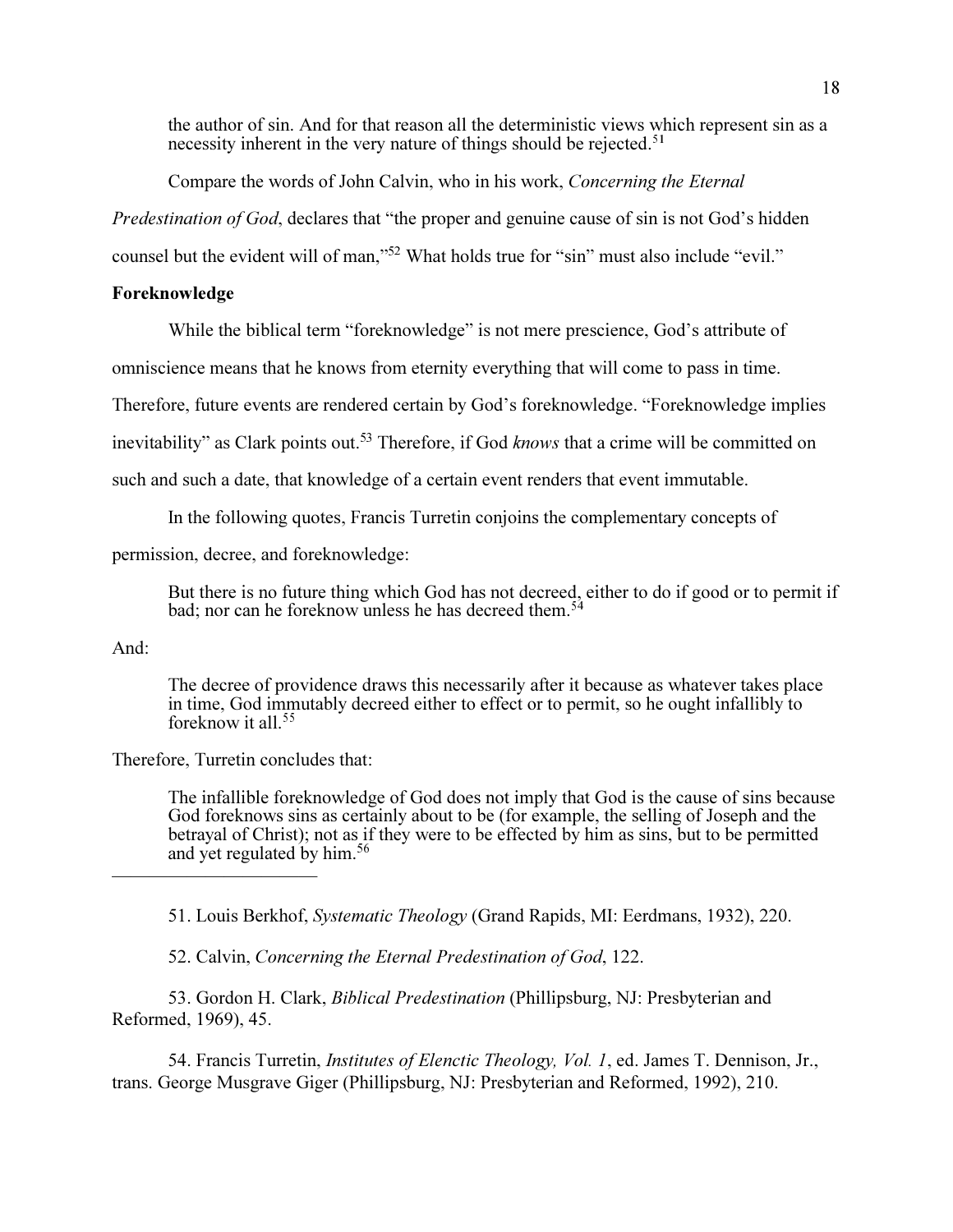#### Apologetic and Practical Considerations

That God is the final cause of all things must not tempt us to lose sight of the fact that he interacts with his creatures on a personal level. This is especially true for Christians. We need not fall prey to an impersonal fatalism. God enjoins us to worship him—and to pray. He desires our fellowship and is pleased when our joy is made full in him. On the other hand, he is displeased when we neglect our holy calling (Heb. 2:3; 2 Tim. 1:9). We must take the Scripture seriously when it warns us against grieving the Holy Spirit (Eph. 4:30). To do so is not to "merely do that which God actively decreed would be done anyway."

As Edward P. Meadors warns:

———————————

Evidence that God was the primary agent of disobedience against himself is totally foreign to these crux passages. Finally, like many, I also cannot understand how . . . God can be holy if he is the primary agent of all that the Bible categorically identifies as unholy. $57$ 

While the existence of evil and a resultant theodicy may be most problematic for Christian apologetics, we must mutually challenge the skeptic to demonstrate that good and evil truly exist apart from Christian theism. In other words, there can be no ontological absolutes in a world in which God does not exist. The brutal clubbing to death of baby seals for mercenary reasons is not evil if God is not.<sup>58</sup> Atheism reduces man to the level of a mere animal living in a random, naturalistic universe. There may be pain, there may be disappointment, there may be

55. Turretin, Institutes of Elenctic Theology, 210

56. Turretin, Institutes of Elenctic Theology, 211-12.

57. Edward P. Meadors, "'It Never Entered My Mind': The Problematic Theodicy Of Theistic Determinism," Bulletin for Biblical Research 19, no. 2 (2009): 187. Meadors asks whether we should conclude "that God is the primary agent of rape, child abuse, racism, pornography, bestiality, Satan worship, theological heresy, blasphemy, the illegal trafficking of drugs, prostitution, etc.?" (189). I understand Meadors' primary agency to mean "authorship" which is a different sense than I have used the phrase elsewhere as synonymous with *final cause*.

58. For a futile attempt at establishing morality apart from Christianity, see Richard Carrier, "Moral Facts Naturally Exist (And Science Could Find Them" in The End of Christianity, John W. Loftus, ed. (Amherst, NY: Prometheus, 2011).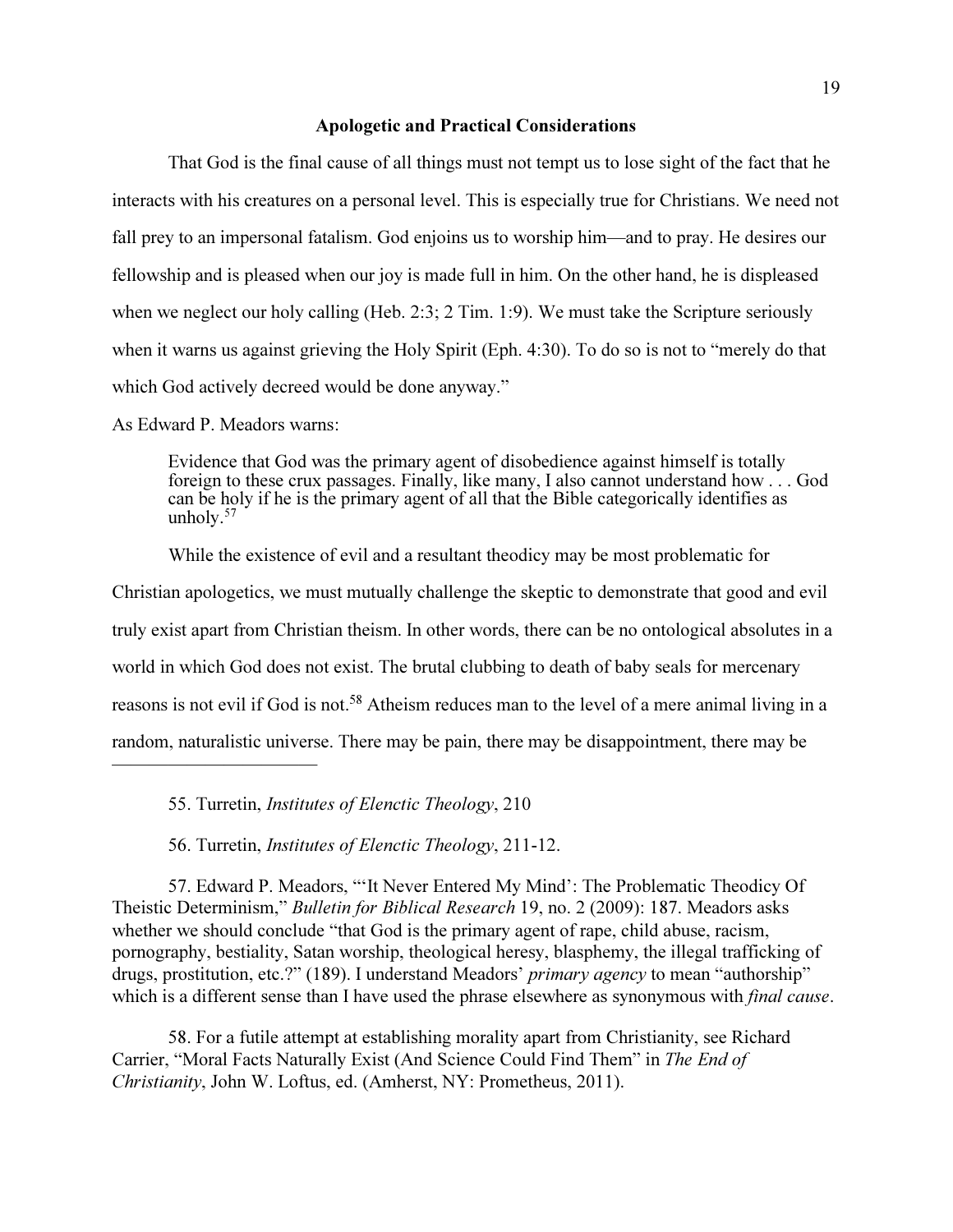anguish, but there can be no absolute moral wrong. "Thus, the Christian may turn the tables on

the unbeliever who raises the problem of evil: The non-Christian has a problem of good. Without

God, there is neither good nor evil."<sup>59</sup>

In the words of the late Dr. Francis Schaeffer:

If there is no absolute moral standard, then one cannot say in a final sense that anything is right or wrong. By absolute we mean that which always applies [to all people], that which provides a final or ultimate standard. There must be an absolute if there are to be morals, and there must be an absolute if there are to be real values. If there is no absolute beyond man's ideas, then there is no final appeal to judge between individuals and groups whose moral judgements conflict. We are merely left with conflicting opinions.  $60$ 

## Summary and Conclusion

I have attempted to establish that a biblical and comprehensive compatibilism offers the

best understanding of the relationship between God and evil. To summarize, we must remember

that:

- -God is perfectly holy, sovereign, and hates evil.
- $\bullet$ While God permits evil for his purposes, he is not the author of it.
- $\bullet$  There are aspects of God's sovereignty as it relates to evil that are beyond our understanding.
- $\bullet$ God's relationship to evil is not simplistic; it is multifaceted.
- -We live in a fallen, sinful universe that contains moral and natural evil.
- $\bullet$ God has a good reason for creating a universe that contains evil.
- -God entreats us to simply trust him.

Gordon J. Spykman cautions us to be mindful that:

Every pursuit of a more original and ultimate "explanation" is bound to come up empty. The origin of evil remains forever that ultimately inexplicable "mystery of ungodliness." Calvin therefore advocates approaching this issue in the spirit of humble and pious ignorance. Seeking to break the bounds of Scripture is "a kind of madness."<sup>61</sup>

We must keep in mind that God is not required to offer us any explanations. Nowhere in

Scripture does he defend his actions, beyond reminding us of the Creator-creature distinction. It

59. Frame, Systematic Theology, 292.

———————————

60. Cited in Josh McDowell, The New Tolerance: How a Cultural Movement Threatens to Destroy You, Your Faith, and Your Children (Wheaton, IL: Tyndale House, 1998), 55-56.

61. Gordon J. Spykman, Reformational Theology: A New Paradigm for Doing Dogmatics (Grand Rapids, MI: Eerdmans, 1992), 304.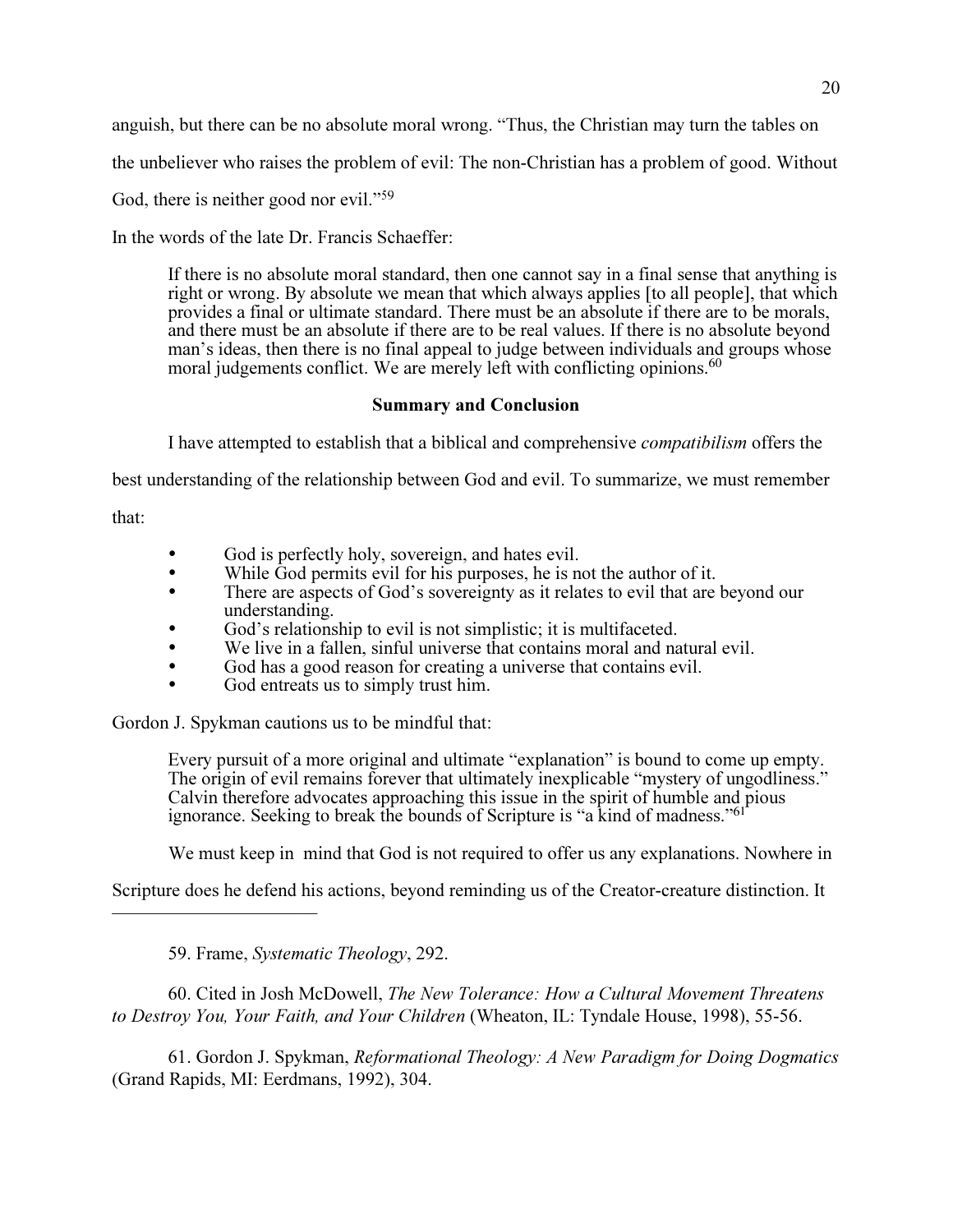is his right to be trusted and believed, regardless of the questions and accusations of fallen creatures. To borrow a metaphor used by a well-known apologist, when we sit in judgement on God we are as a child sitting in his father's lap while indignantly slapping him in the face.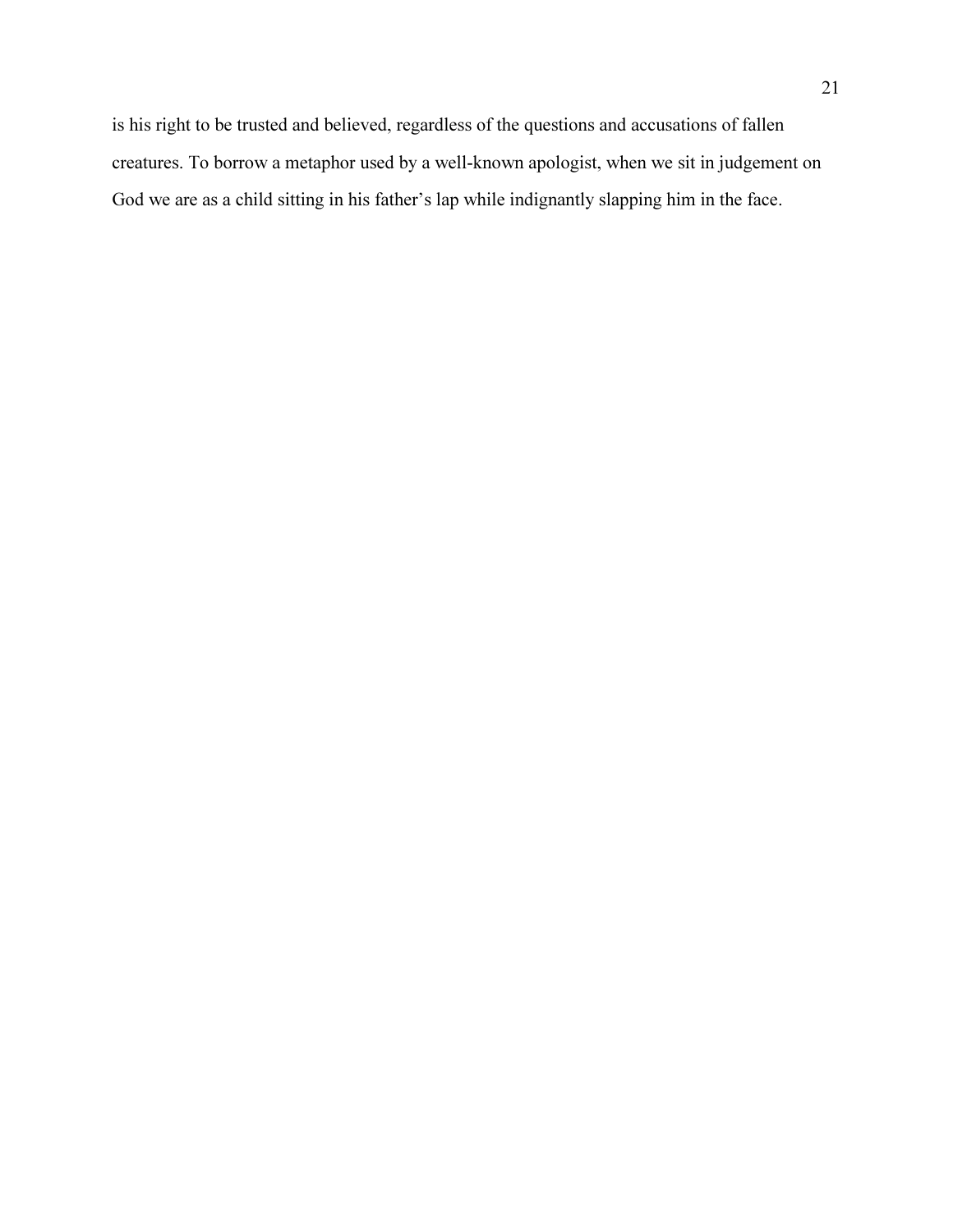### WORKS CITED

- Berkhof, Louis. Systematic Theology. Grand Rapids, MI: Eerdmans, 1932.
- Calvin, John. Concerning the Eternal Predestination of God. Louisville: Westminster John Knox Press, 1997.
- Carson, D. A. How Long O Lord? Reflections on Suffering and Evil. Grand Rapids, MI: Baker, 2006.
- Clark, Gordon H. God and Evil: The Problem Solved. Unicoi, TN: The Trinity Foundation, 1996.
- Clark, Gordon H. Biblical Predestination. Phillipsburg, NJ: Presbyterian and Reformed, 1969.
- Daniel, Curt. The History and Theology of Calvinism. Springfield, IL: Good Books, 2003.
- Evans, G. R. Augustine on Evil. Cambridge: Cambridge University Press, 1982.
- Frame, John M. Apologetics to the Glory of God: An Introduction. Phillipsburg, NJ: Presbyterian and Reformed, 1994.
- Groothuis, Douglas. Christian Apologetics: A Comprehensive Case for Biblical Faith. Downers Grove, IL: InterVarsity Press, 2011.
- Grudem, Wayne. Systematic Theology: An Introduction to Biblical Doctrine. Grand Rapids, MI: Zondervan, 1995.
- Helm, Paul. "Why? The Nagging Question," TableTalk, June 2006.
- Heppe, Heinrich. Reformed Dogmatics: Set Out and Illustrated from the Sources. Grand Rapids, MI: Baker, 1978.
- Lewis, C. S. Christian Reflections. Grand Rapids, Eerdmans, 1967.
- Lewis, Gordon R. and Bruce A. Demarest. Integrative Theology. Grand Rapids, MI: Zondervan, 1987.
- Louw, Johannes P. and Eugene Albert Nida. Greek-English Lexicon of the New Testament: Based on Semantic Domains. New York: United Bible Societies, 1996.
- Meadors, Edward P. "'It Never Entered My Mind': The Problematic Theodicy Of Theistic Determinism," Bulletin for Biblical Research 19, no. 2 (2009).
- McDowell, Josh. The New Tolerance: How a Cultural Movement Threatens to Destroy You, Your Faith, and Your Children. Wheaton, IL: Tyndale House, 1998.
- Nash, Ronald. Faith and Reason. Grand Rapids, MI: Zondervan, 1988.
- Piper, John. "Are There Two Wills in God? Divine Election and God's Desire for All to Be Saved" in The Grace of God and The Bondage of the Will, eds. Thomas R. Schriener and Bruce A. Ware. Grand Rapids, MI: Baker, 1995.